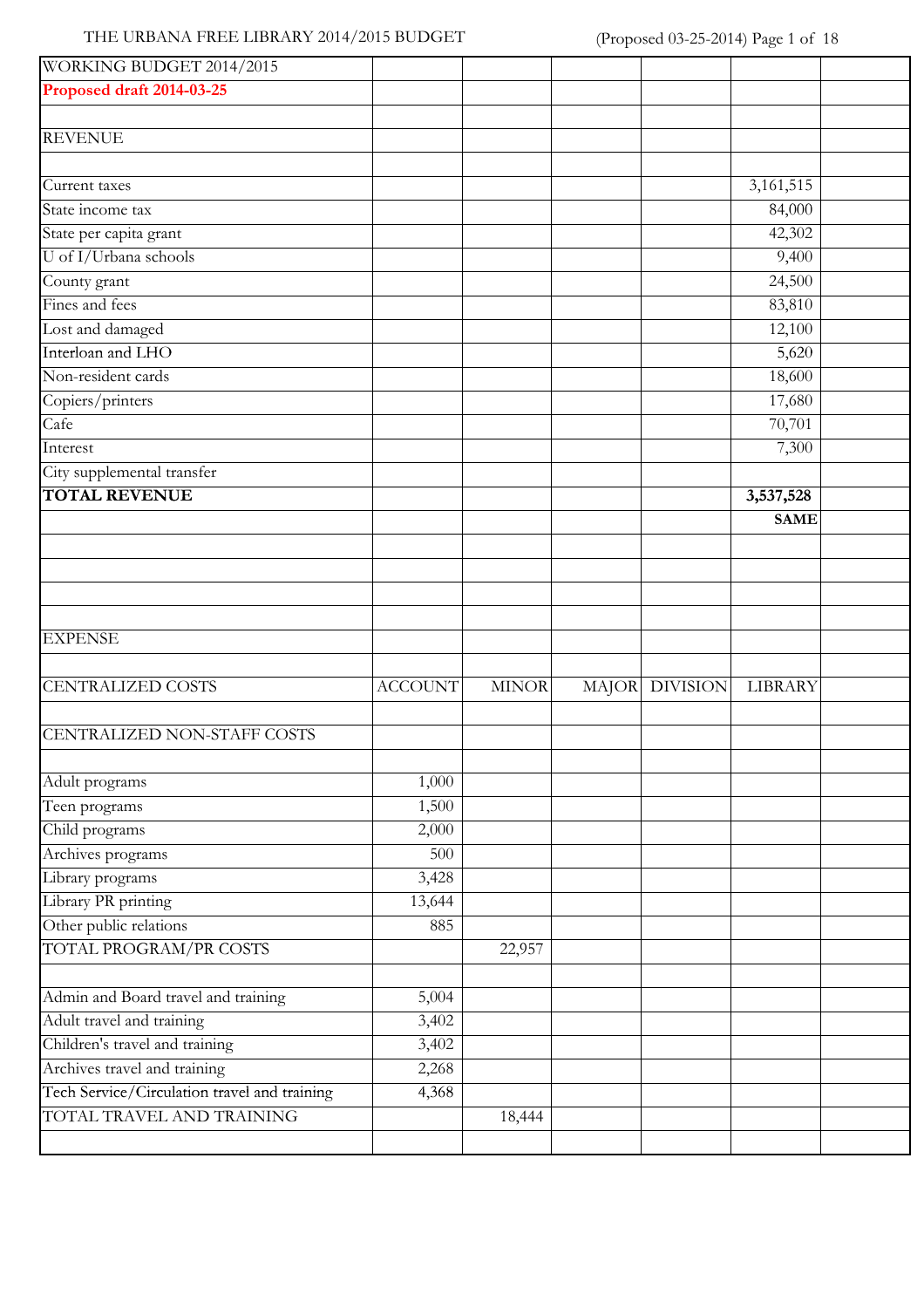### THE URBANA FREE LIBRARY 2014/2015 BUDGET (Proposed 03-25-2014) Page 2 of 18

|                                      | <b>ACCOUNT</b> | <b>MINOR</b> | <b>MAJOR</b> | <b>DIVISION</b> | LIBRARY |  |
|--------------------------------------|----------------|--------------|--------------|-----------------|---------|--|
| Building, capital expense            | 1              |              |              |                 |         |  |
| Building maint/repair                | 40,486         |              |              |                 |         |  |
| Building maint committed             | 118,605        |              |              |                 |         |  |
| Property insurance                   |                |              |              |                 |         |  |
| <b>TOTAL BUILDING COSTS</b>          | 35,650         |              |              |                 |         |  |
|                                      |                | 194,742      |              |                 |         |  |
| Electricity                          | 85,000         |              |              |                 |         |  |
| Telecom                              | 3,300          |              |              |                 |         |  |
| Telephone service                    | 3,990          |              |              |                 |         |  |
| Water, sanitary, sewer               | 5,883          |              |              |                 |         |  |
| TOTAL UTILITY COSTS                  |                | 98,173       |              |                 |         |  |
| Accounting services                  | 12,748         |              |              |                 |         |  |
| Copier/printer - rent/supplies       | 31,093         |              |              |                 |         |  |
| Credit card fees                     | 3,675          |              |              |                 |         |  |
| Job ads/temp costs                   | 1,200          |              |              |                 |         |  |
| Online host/directory list           | 8,505          |              |              |                 |         |  |
| Parking                              | 7,656          |              |              |                 |         |  |
| Postage/notices                      | 5,622          |              |              |                 |         |  |
| Printing forms                       | 1,102          |              |              |                 |         |  |
| Vehicle/mileage                      | 1,200          |              |              |                 |         |  |
| TOTAL CONTRACTUAL COSTS              |                | 72,801       |              |                 |         |  |
| Bibliographic utility                | 23,526         |              |              |                 |         |  |
| Bindery                              | 6,336          |              |              |                 |         |  |
| Interlibrary loan                    | 1,309          |              |              |                 |         |  |
| Lost materials                       | 7,628          |              |              |                 |         |  |
| TOTAL MATERIALS HANDLING COSTS       |                | 38,799       |              |                 |         |  |
| Materials processing supplies        | 43,326         |              |              |                 |         |  |
| Office supplies                      | 13,052         |              |              |                 |         |  |
| <b>TOTAL SUPPLY COSTS</b>            |                | 56,378       |              |                 |         |  |
|                                      |                |              |              |                 |         |  |
| Equipment purchase                   | 6,344          |              |              |                 |         |  |
| Equipment maint/repair               | 3,158          |              |              |                 |         |  |
| Equipment maint contract             | 2,457          |              |              |                 |         |  |
| Electronic equipment purchase        | 53,929         |              |              |                 |         |  |
| Electronic equipment capital expense | 1              |              |              |                 |         |  |
| Automation contracts                 | 41,294         |              |              |                 |         |  |
| <b>TOTAL EQUIPMENT COSTS</b>         |                | 107,183      |              |                 |         |  |
|                                      |                |              |              |                 |         |  |
| TOTAL CENTRALIZED NON-STAFF COSTS    |                |              | 609,477      |                 |         |  |
|                                      |                |              |              |                 |         |  |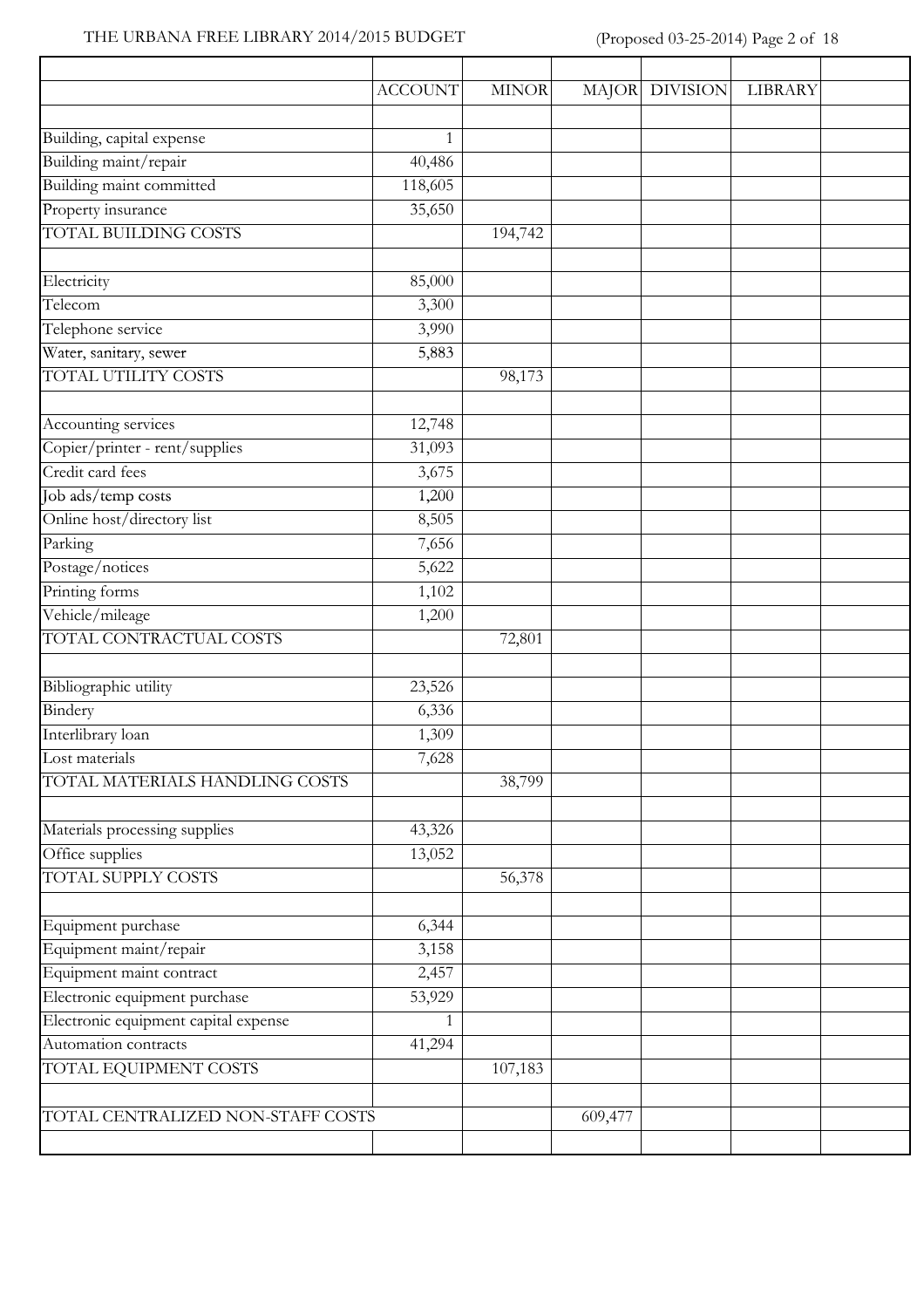### THE URBANA FREE LIBRARY 2014/2015 BUDGET (Proposed 03-25-2014) Page 3 of 18

 $\overline{\phantom{a}}$ 

|                                        | <b>ACCOUNT</b>   | <b>MINOR</b> |         | MAJOR DIVISION | <b>LIBRARY</b> |
|----------------------------------------|------------------|--------------|---------|----------------|----------------|
| CENTRALZED STAFF COSTS                 |                  |              |         |                |                |
|                                        |                  |              |         |                |                |
| Health savings plan annual             | 13,630           |              |         |                |                |
| Health/life insurance                  | 246,670          |              |         |                |                |
| Unemployment/workers comp              | 17,370           |              |         |                |                |
| TOTAL EMPLOYEE INSURANCE               |                  | 277,670      |         |                |                |
| TOTAL CENTRALIZED STAFF COSTS          |                  |              | 277,670 |                |                |
|                                        |                  |              |         |                |                |
| TOTAL CENTRALIZED COSTS                |                  |              |         | 887,147        |                |
|                                        |                  |              |         |                |                |
|                                        |                  |              |         |                |                |
|                                        |                  |              |         |                |                |
|                                        |                  |              |         |                |                |
|                                        |                  |              |         |                |                |
| ADMINISTRATION DIVISION                | <b>ACCOUNT</b>   | <b>MINOR</b> |         | MAJOR DIVISION | LIBRARY        |
| <b>ADMINISTRATION WAGES</b>            |                  |              |         |                |                |
| Executive Director, sal ft (per Board) | 100,345          |              |         |                |                |
| Assoc Director, sal ft (PG-47)         | 82,104           |              |         |                |                |
| IT Manager, sal ft (PG-39)             | 64,811           |              |         |                |                |
| Office Manager, sal ft (PG-30)         | 49,672           |              |         |                |                |
| Graphic Arts, sal pt (PG-30 & PG-23)   | 58,117           |              |         |                |                |
| <b>TOTAL SALARY</b>                    |                  | 355,049      |         |                |                |
| Information technology, hr             | $\theta$         |              |         |                |                |
| Administration, hr                     | 2,585            |              |         |                |                |
| Graphic arts, hr                       | $\boldsymbol{0}$ |              |         |                |                |
| <b>TOTAL HOURLY</b>                    |                  | 2,585        |         |                |                |
|                                        |                  |              |         |                |                |
| TOTAL ADMINISTRATION WAGES             |                  |              | 357,634 |                |                |
|                                        |                  |              |         |                |                |
| TOTAL ADMIN DIVISION                   |                  |              |         | 357,634        |                |
|                                        |                  |              |         |                |                |
|                                        |                  |              |         |                |                |
|                                        |                  |              |         |                |                |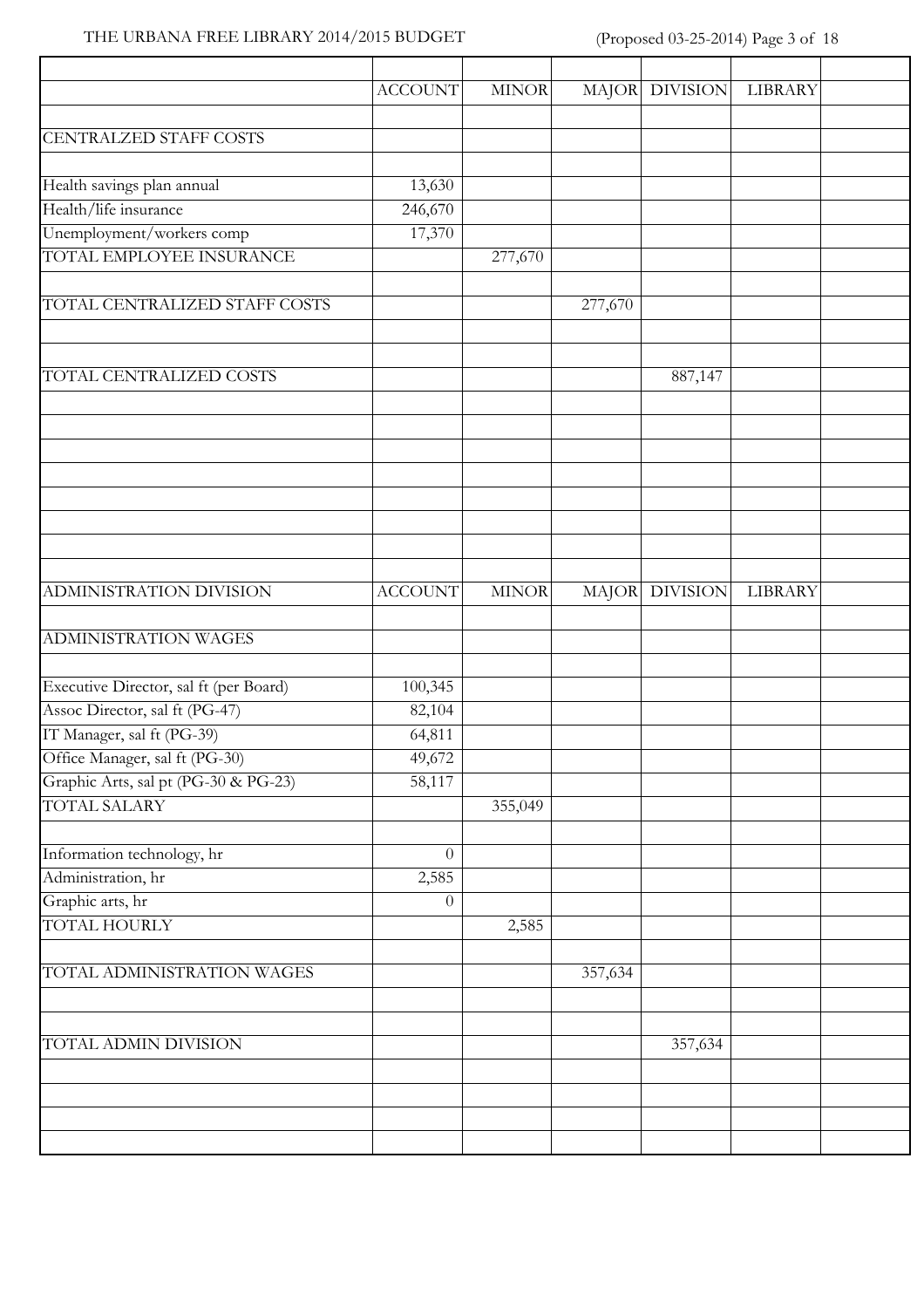### THE URBANA FREE LIBRARY 2014/2015 BUDGET (Proposed 03-25-2014) Page 4 of 18

| <b>ADULT DIVISION</b>          | <b>ACCOUNT</b> | <b>MINOR</b> |         | MAJOR DIVISION | <b>LIBRARY</b> |  |
|--------------------------------|----------------|--------------|---------|----------------|----------------|--|
|                                |                |              |         |                |                |  |
| ADULT PATRON RESOURCES         |                |              |         |                |                |  |
| Database charges               | 20,303         |              |         |                |                |  |
| Downloadables                  | 32,300         |              |         |                |                |  |
| TOTAL ELECTRONIC ACCESS        |                | 52,603       |         |                |                |  |
|                                |                |              |         |                |                |  |
| <b>Books</b>                   | 115,726        |              |         |                |                |  |
| Standing orders                | 10,723         |              |         |                |                |  |
| Periodicals                    | 27,081         |              |         |                |                |  |
| Audiobooks                     | 12,008         |              |         |                |                |  |
| Compact discs                  | 19,543         |              |         |                |                |  |
| <b>Educational DVDs</b>        | 9,212          |              |         |                |                |  |
| Entertainment DVDs             | 33,897         |              |         |                |                |  |
| TOTAL MATERIALS                |                | 228,190      |         |                |                |  |
|                                |                |              |         |                |                |  |
| TOTAL ADULT PATRON RESOURCES   |                |              | 280,793 |                |                |  |
|                                |                |              |         |                |                |  |
|                                |                |              |         |                |                |  |
| <b>ADULT WAGES</b>             |                |              |         |                |                |  |
|                                |                |              |         |                |                |  |
| Adult Serv Dir, sal ft (PG-42) | 70,827         |              |         |                |                |  |
| Librarian, sal ft (PG-36)      | 218,981        |              |         |                |                |  |
| Librarian, sal pt (PG-36)      | 30,412         |              |         |                |                |  |
| <b>TOTAL SALARY</b>            |                | 320,220      |         |                |                |  |
|                                |                |              |         |                |                |  |
| Librarian, hr sch (PG-36H)     | 26,606         |              |         |                |                |  |
| Librarian, hr rpl (PG-36H)     | 28,041         |              |         |                |                |  |
| Librarian, hr spj (PG-36H)     | 9,928          |              |         |                |                |  |
| <b>TOTAL HOURLY</b>            |                | 64,575       |         |                |                |  |
|                                |                |              |         |                |                |  |
| TOTAL ADULT WAGES              |                |              | 384,795 |                |                |  |
|                                |                |              |         |                |                |  |
|                                |                |              |         |                |                |  |
| TOTAL ADULT DIVISION           |                |              |         | 665,588        |                |  |
|                                |                |              |         |                |                |  |
|                                |                |              |         |                |                |  |
|                                |                |              |         |                |                |  |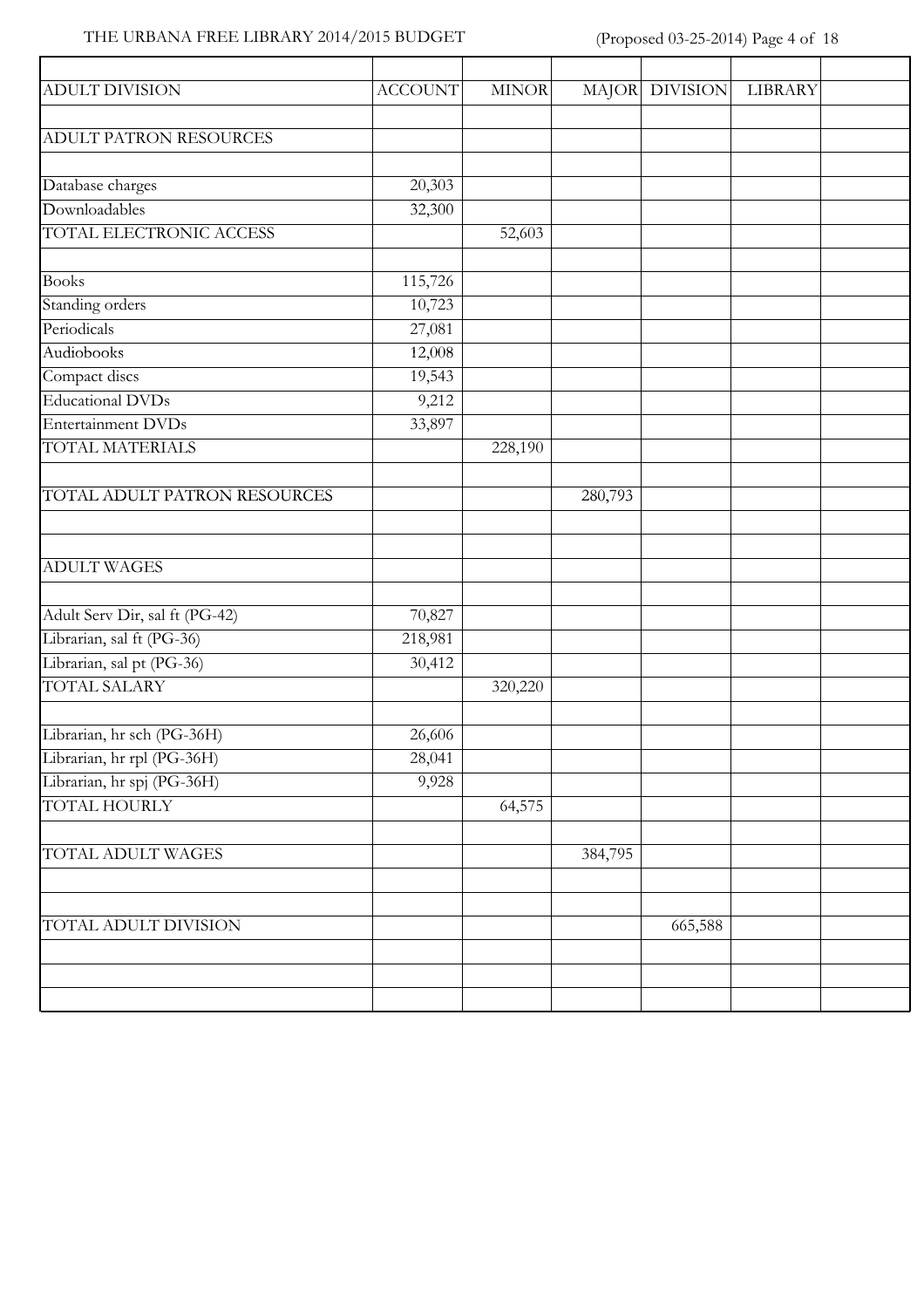### THE URBANA FREE LIBRARY 2014/2015 BUDGET (Proposed 03-25-2014) Page 5 of 18

| <b>CHILDRENS DIVISION</b>         | <b>ACCOUNT</b> | <b>MINOR</b> |         | MAJOR DIVISION | LIBRARY |  |
|-----------------------------------|----------------|--------------|---------|----------------|---------|--|
| <b>CHILDRENS PATRON RESOURCES</b> |                |              |         |                |         |  |
|                                   |                |              |         |                |         |  |
| Database charges                  | 2,715          |              |         |                |         |  |
| TOTAL ELECTRONIC ACCESS           |                | 2,715        |         |                |         |  |
| <b>Books</b>                      | 53,672         |              |         |                |         |  |
| Periodicals                       | 1,118          |              |         |                |         |  |
| Audiobooks and compact discs      | 4,809          |              |         |                |         |  |
| <b>DVDs</b>                       | 15,118         |              |         |                |         |  |
| Toys                              | 642            |              |         |                |         |  |
| <b>TOTAL MATERIALS</b>            |                | 75,359       |         |                |         |  |
| TOTAL CHILDRENS PATRON RESOURCES  |                |              | 78,074  |                |         |  |
|                                   |                |              |         |                |         |  |
| <b>CHILDRENS WAGES</b>            |                |              |         |                |         |  |
| Child Serv Dir, sal ft (PG-42)    | 68,101         |              |         |                |         |  |
| Librarian, sal ft (PG-36)         | 118,616        |              |         |                |         |  |
| Librarian, sal pt (PG-36)         | 98,839         |              |         |                |         |  |
| <b>TOTAL SALARY</b>               |                | 285,556      |         |                |         |  |
|                                   |                |              |         |                |         |  |
| Librarian, hr sch (PG-36H)        | 16,983         |              |         |                |         |  |
| Librarian, hr rpl (PG-36H)        | 24,931         |              |         |                |         |  |
| Librarian, hr spj (PG-36H)        | 10,887         |              |         |                |         |  |
| <b>TOTAL HOURLY</b>               |                | 52,801       |         |                |         |  |
| TOTAL CHILDRENS WAGES             |                |              | 338,357 |                |         |  |
|                                   |                |              |         |                |         |  |
|                                   |                |              |         |                |         |  |
| TOTAL CHILDRENS DIVISION          |                |              |         | 416,431        |         |  |
|                                   |                |              |         |                |         |  |
|                                   |                |              |         |                |         |  |
|                                   |                |              |         |                |         |  |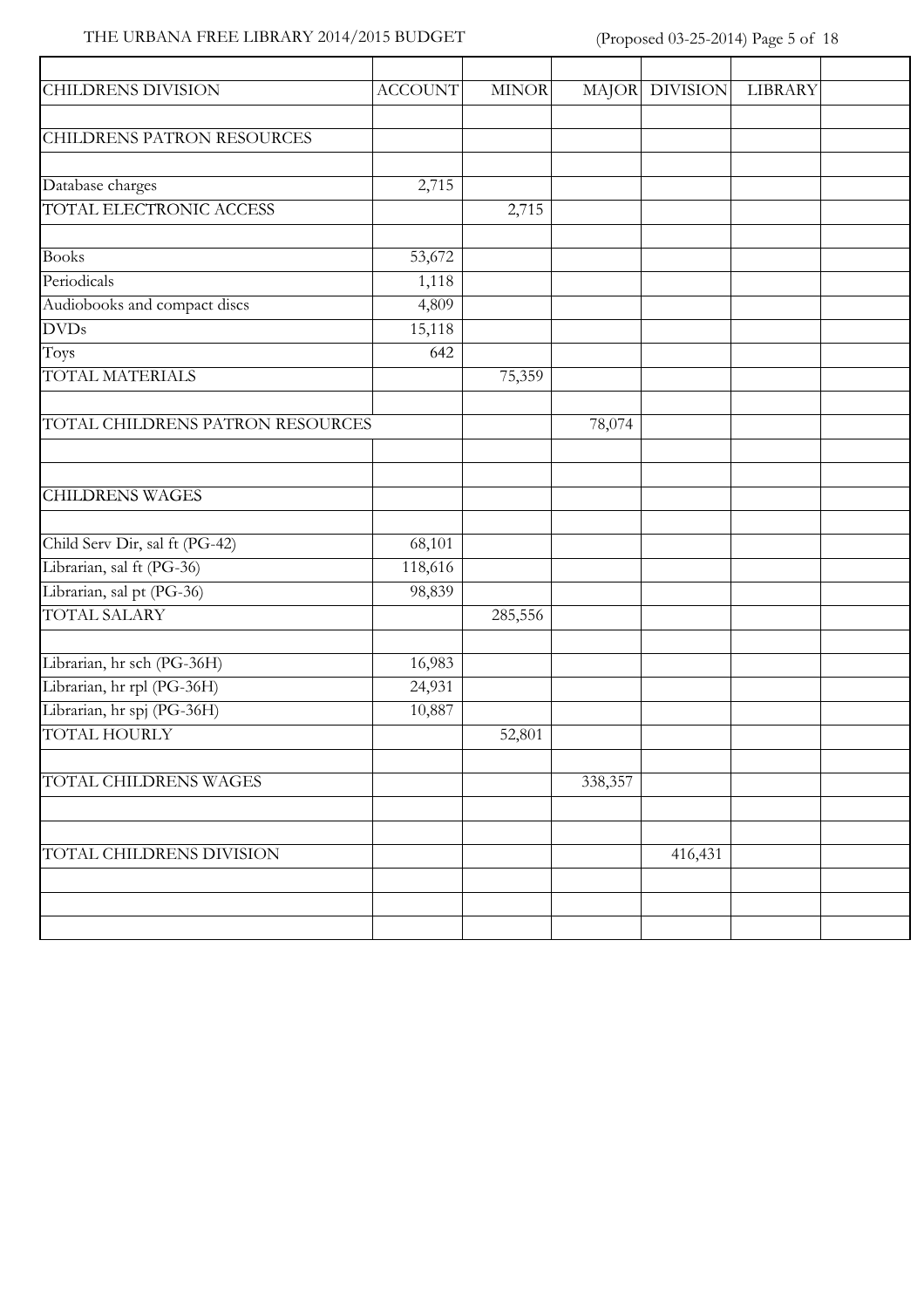### THE URBANA FREE LIBRARY 2014/2015 BUDGET (Proposed 03-25-2014) Page 6 of 18

| <b>ARCHIVES DIVISION</b>                | <b>ACCOUNT</b> | <b>MINOR</b> |         | MAJOR DIVISION | <b>LIBRARY</b> |  |
|-----------------------------------------|----------------|--------------|---------|----------------|----------------|--|
|                                         |                |              |         |                |                |  |
| ARCHIVES PATRON RESOURCES               |                |              |         |                |                |  |
| Database charges                        | 14,501         |              |         |                |                |  |
| TOTAL ELECTRONIC ACCESS                 |                | 14,501       |         |                |                |  |
|                                         |                |              |         |                |                |  |
| Books - Local history & Genealogy       | 4,397          |              |         |                |                |  |
| Periodicals - Local history & Genealogy | 2,593          |              |         |                |                |  |
| Microform - Local history & Genealogy   | 3,645          |              |         |                |                |  |
| <b>TOTAL MATERIALS</b>                  |                | 10,635       |         |                |                |  |
| TOTAL ARCHIVES PATRON RESOURCES         |                |              | 25,136  |                |                |  |
|                                         |                |              |         |                |                |  |
|                                         |                |              |         |                |                |  |
| <b>ARCHIVES WAGES</b>                   |                |              |         |                |                |  |
|                                         |                |              |         |                |                |  |
| Archives Dir, sal ft (PG-42)            | 70,827         |              |         |                |                |  |
| Librarian, sal ft (PG-36)               | 116,335        |              |         |                |                |  |
| Archives Asst, sal pt (PG-25)           | 21,127         |              |         |                |                |  |
| <b>TOTAL SALARY</b>                     |                | 208,289      |         |                |                |  |
|                                         |                |              |         |                |                |  |
| Archives Asst, hr sch (PG-24H)          | 22,904         |              |         |                |                |  |
| Archives Asst, hr rpl (PG-24H)          | 5,339          |              |         |                |                |  |
| Archives Clerk, hr sea (PG-19H)         | 6,461          |              |         |                |                |  |
| Archives Asst, hr spj (PG-25H)          | 3,618          |              |         |                |                |  |
| <b>TOTAL HOURLY</b>                     |                | 38,322       |         |                |                |  |
|                                         |                |              |         |                |                |  |
| TOTAL ARCHIVES WAGES                    |                |              | 246,611 |                |                |  |
|                                         |                |              |         |                |                |  |
| TOTAL ARCHIVES DIVISION                 |                |              |         | 271,747        |                |  |
|                                         |                |              |         |                |                |  |
|                                         |                |              |         |                |                |  |
|                                         |                |              |         |                |                |  |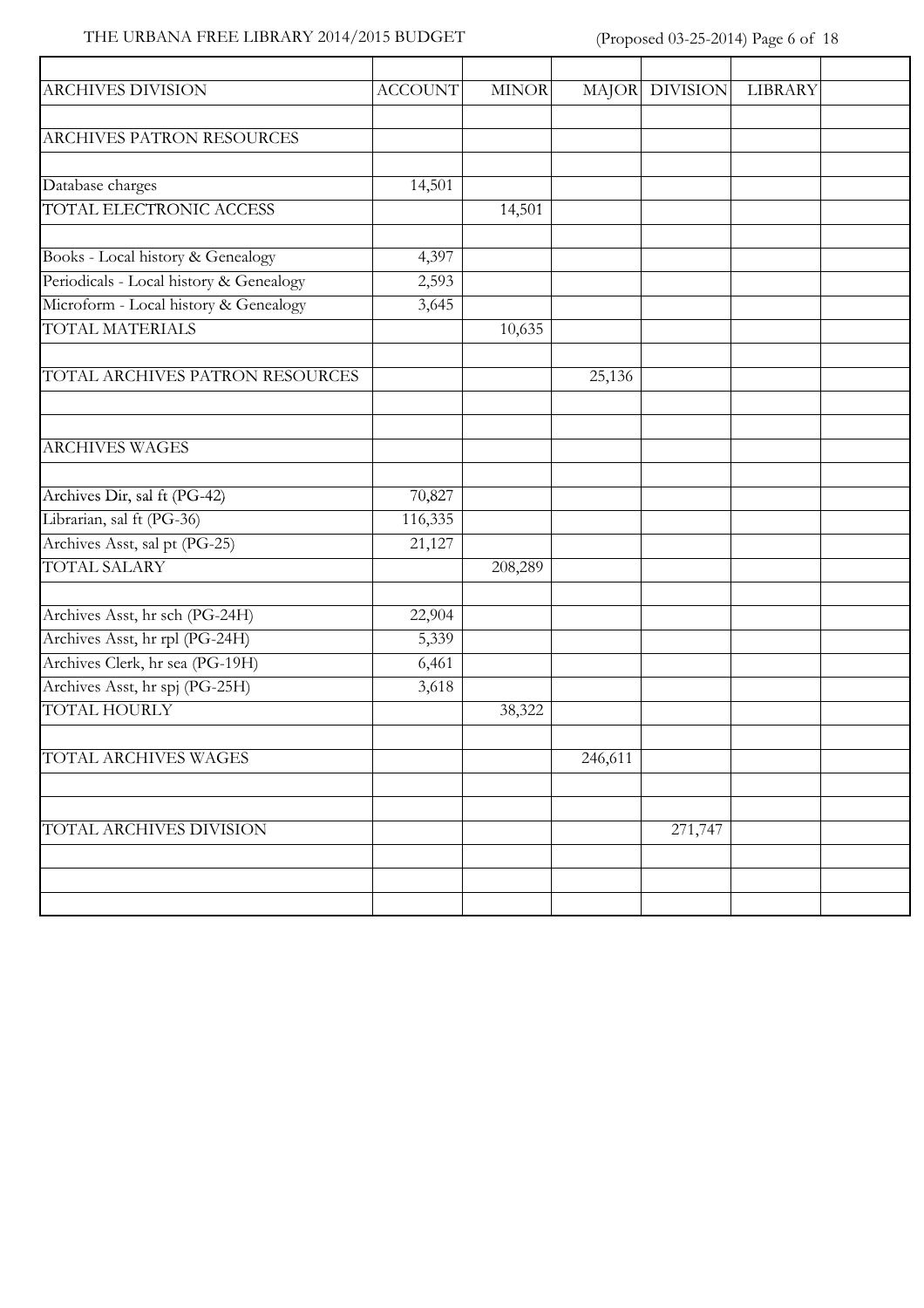### THE URBANA FREE LIBRARY 2014/2015 BUDGET (Proposed 03-25-2014) Page 7 of 18

| <b>CAFE DIVISION</b>              | <b>ACCOUNT</b> | <b>MINOR</b> |         | MAJOR DIVISION | <b>LIBRARY</b> |  |
|-----------------------------------|----------------|--------------|---------|----------------|----------------|--|
| <b>CAFE NON-STAFF COSTS</b>       |                |              |         |                |                |  |
|                                   |                |              |         |                |                |  |
| Cafe food purchases               | 32,800         |              |         |                |                |  |
| Cafe misc costs                   | 1,800          |              |         |                |                |  |
| TOTAL MISCELLANEOUS COSTS         |                | 34,600       |         |                |                |  |
| TOTAL CAFE NON-STAFF COSTS        |                |              | 34,600  |                |                |  |
|                                   |                |              |         |                |                |  |
| <b>CAFE WAGES</b>                 |                |              |         |                |                |  |
| Barista, hr sch (PG-19Hh)         | 39,973         |              |         |                |                |  |
| <b>TOTAL HOURLY</b>               |                | 39,973       |         |                |                |  |
| TOTAL CAFE WAGES                  |                |              | 39,973  |                |                |  |
|                                   |                |              |         |                |                |  |
| <b>TOTAL CAFE DIVISION</b>        |                |              |         | 74,573         |                |  |
|                                   |                |              |         |                |                |  |
|                                   |                |              |         |                |                |  |
|                                   |                |              |         |                |                |  |
| <b>ACQUISITIONS DIVISION</b>      | <b>ACCOUNT</b> | <b>MINOR</b> |         | MAJOR DIVISION | LIBRARY        |  |
| <b>ACQUISITIONS WAGES</b>         |                |              |         |                |                |  |
| Acq Manager, sal ft (PG-34)       | 55,907         |              |         |                |                |  |
| Acq Catalog Clerk, sal ft (PG-23) | 80,766         |              |         |                |                |  |
| Acq Clerk, sal pt (PG-19)         | 47,764         |              |         |                |                |  |
| <b>TOTAL SALARY</b>               |                | 184,437      |         |                |                |  |
| Acq Clerk, hr sch (PG-19H)        | 49,749         |              |         |                |                |  |
| Acq Clerk, hr rpl (PG-19H)        | 6,577          |              |         |                |                |  |
| Acq Clerk, hr spj (PG-19H)        | 6,561          |              |         |                |                |  |
| <b>TOTAL HOURLY</b>               |                | 62,887       |         |                |                |  |
|                                   |                |              |         |                |                |  |
| TOTAL ACQUISITIONS WAGES          |                |              | 247,324 |                |                |  |
|                                   |                |              |         |                |                |  |
| TOTAL ACQUISITIONS DIVISION       |                |              |         | 247,324        |                |  |
|                                   |                |              |         |                |                |  |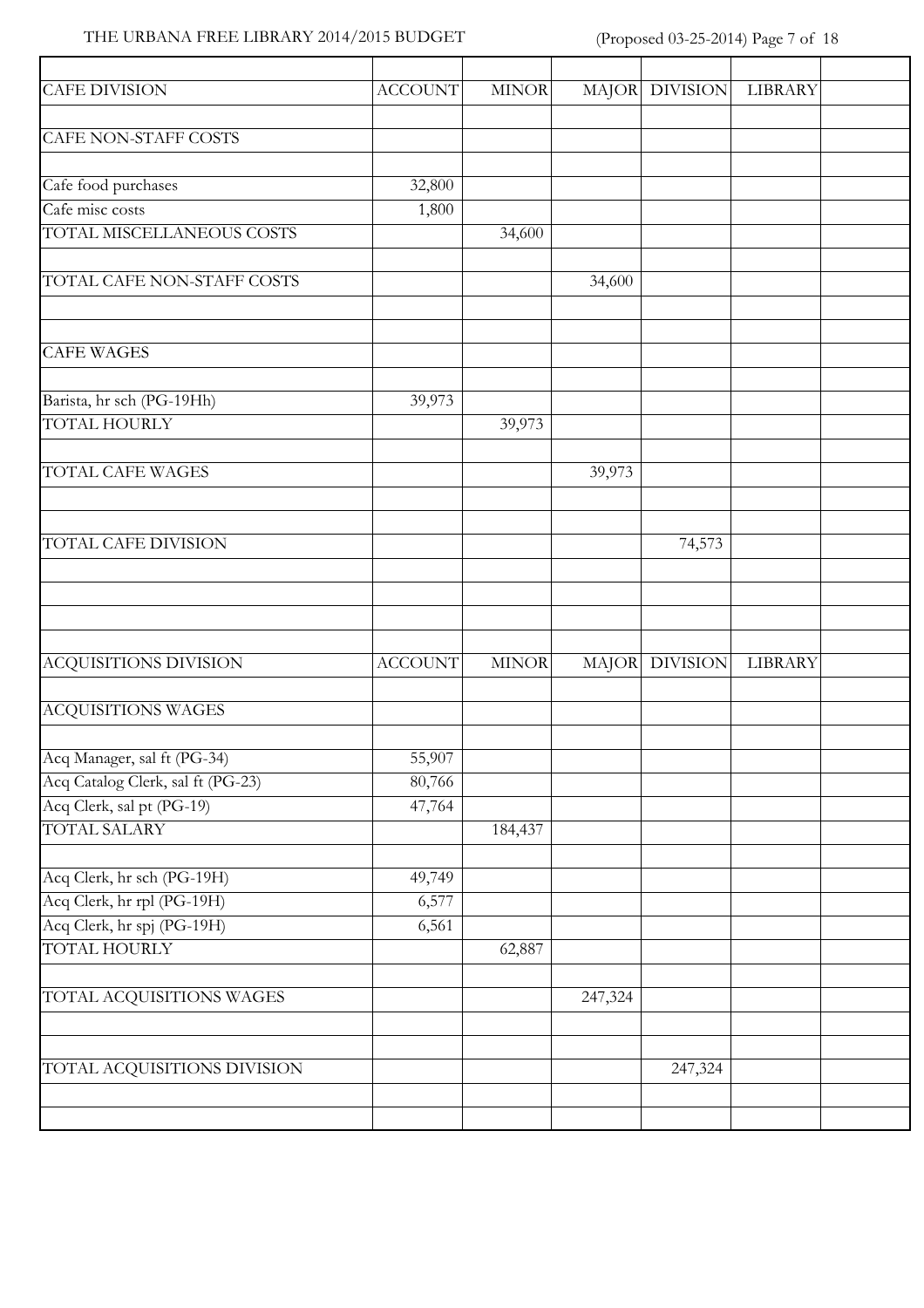### THE URBANA FREE LIBRARY 2014/2015 BUDGET (Proposed 03-25-2014) Page 8 of 18

 $\overline{\phantom{a}}$ 

| <b>CIRCULATION DIVISION</b>                | <b>ACCOUNT</b> | <b>MINOR</b> |         | MAJOR DIVISION         | LIBRARY   |  |
|--------------------------------------------|----------------|--------------|---------|------------------------|-----------|--|
|                                            |                |              |         |                        |           |  |
| <b>CIRCULATION WAGES</b>                   |                |              |         |                        |           |  |
| Circ Serv Dir, sal ft (PG-42)              | 68,101         |              |         |                        |           |  |
| Asst Circ Manager, sal ft (PG-30)          | 49,672         |              |         |                        |           |  |
| Circ Clerk, sal ft (PG-23)                 | 77,660         |              |         |                        |           |  |
| Circ Clerk, sal pt (PG-23)                 | 176,944        |              |         |                        |           |  |
| <b>TOTAL SALARY</b>                        |                | 372,377      |         |                        |           |  |
|                                            |                |              |         |                        |           |  |
| Circ Clerk, hr sch (PG-23H)                | 72,341         |              |         |                        |           |  |
| Circ Clerk, hr rpl (PG-23H)                | 28,773         |              |         |                        |           |  |
| Circ Clerk, hr spj (PG-23H)                | 8,219          |              |         |                        |           |  |
| Shelver, hr sch (PG-23Hh)                  | 133,242        |              |         |                        |           |  |
| Shelver, hr spj (PG-23Hh)                  | 2,132          |              |         |                        |           |  |
| <b>TOTAL HOURLY</b>                        |                | 244,707      |         |                        |           |  |
|                                            |                |              |         |                        |           |  |
| TOTAL CIRCULATION WAGES                    |                |              | 617,084 |                        |           |  |
|                                            |                |              |         |                        |           |  |
|                                            |                |              |         |                        |           |  |
| TOTAL CIRCULATION DIVISION                 |                |              |         | 617,084                |           |  |
|                                            |                |              |         |                        |           |  |
|                                            |                |              |         |                        |           |  |
|                                            |                |              |         |                        |           |  |
| <b>TOTAL EXPENSE</b>                       |                |              |         |                        | 3,537,528 |  |
|                                            |                |              |         |                        |           |  |
|                                            |                |              |         |                        |           |  |
|                                            |                |              |         |                        |           |  |
| NON-RECURRING COSTS                        | <b>ACCOUNT</b> | <b>MINOR</b> |         | MAJOR DIVISION LIBRARY |           |  |
|                                            |                |              |         |                        |           |  |
| Health savings plan, separation cost       |                |              |         |                        |           |  |
| One-time projects                          |                |              |         |                        |           |  |
| Self-check/gates (transfer from City VERF) |                |              |         |                        |           |  |
| Transfer to Building Fund (Webber repairs) |                |              |         |                        |           |  |
|                                            |                |              |         |                        |           |  |
| TOTAL NON-RECURRING COSTS                  |                |              |         | $\bf{0}$               |           |  |
|                                            |                |              |         |                        |           |  |
|                                            |                |              |         |                        |           |  |
|                                            |                |              |         |                        |           |  |
| <b>TOTAL EXPENSE</b> (with non-recurring)  |                |              |         |                        | 3,537,528 |  |
|                                            |                |              |         |                        |           |  |
|                                            |                |              |         |                        |           |  |
|                                            |                |              |         |                        |           |  |
|                                            |                |              |         |                        |           |  |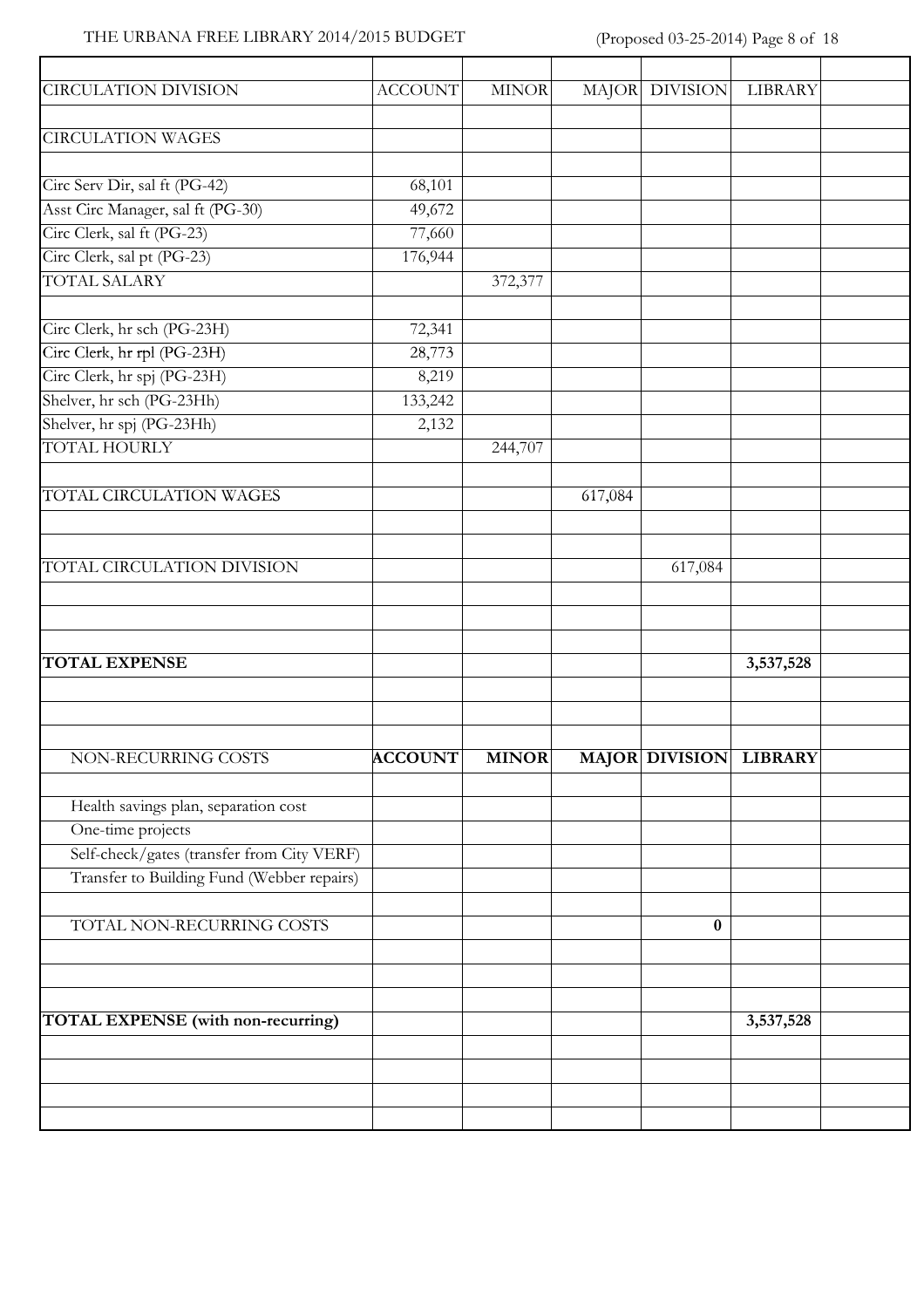# THE URBANA FREE LIBRARY 2014/2015 BUDGET (Proposed 03-25-2014) Page 9 of 18

| Proposed draft 2014-03-25                  |                             |                             |                             |                             |                                |                             |
|--------------------------------------------|-----------------------------|-----------------------------|-----------------------------|-----------------------------|--------------------------------|-----------------------------|
| WORKING BUDGET 2014/2015                   |                             |                             |                             |                             |                                |                             |
| SUMMARY OF MAJOR CATEGORIES                | FY 2010/11                  | FY 2011/12                  | FY 2012/13                  | FY 2013/14                  | <b>BUDGET</b>                  | FY 2014/15                  |
|                                            | <b>ACTUAL</b>               | <b>ACTUAL</b>               | <b>ACTUAL</b>               | <b>BUDGET</b>               | <b>CHANGE</b>                  | <b>BUDGET</b>               |
|                                            | (after audit)               | (after audit)               | (after audit)               | rev 03-11-14                |                                | $03 - 25 - 14$              |
|                                            |                             |                             |                             |                             |                                |                             |
| <b>Current taxes</b>                       | 2,924,746                   | 2,949,261                   | 2,962,518                   | 3, 151, 462                 | 0.32%                          | 3, 161, 515                 |
| Other revenue                              | 318,723                     | 365,686                     | 364,003                     | 376,013                     | $0.00\%$                       | 376,013                     |
| <b>SUBTOTAL REVENUE</b> (without transfer) | 3,243,469                   | 3,314,947                   | 3,326,521                   | 3,527,475                   | 0.28%                          | 3,537,528                   |
| Transfer from City                         | 335                         | 19,784                      | 21,619                      | $\Omega$                    |                                | $\Omega$                    |
| <b>TOTAL REVENUE</b> (with transfer)       | 3,243,804                   | 3,334,731                   | 3,348,140                   | 3,527,475                   | 0.28%                          | 3,537,528                   |
|                                            |                             |                             |                             |                             |                                |                             |
|                                            |                             |                             |                             |                             |                                |                             |
| Program/public relations                   | 21,335                      | 20,425                      | 18,335                      | 22,957                      | $0.00\%$                       | 22,957                      |
| Travel/training                            | 7,426                       | 12,537                      | 15,572                      | 18,444                      | $0.00\%$                       | 18,444                      |
| <b>Building costs</b>                      | 155,137                     | 185,423                     | 205,206                     | 194,742                     | $0.00\%$                       | 194,742                     |
| Utility costs                              | 94,220                      | 97,327                      | 96,104                      | 98,173                      | $0.00\%$                       | 98,173                      |
| Contractual costs                          | 70,286                      | 66,134                      | 59,550                      | 72,801                      | $0.00\%$                       | 72,801                      |
| Materials handling costs                   | 32,172                      | 33,063                      | 32,063                      | 38,799                      | $0.00\%$                       | 38,799                      |
| Supply costs                               | 43,162                      | 50,922                      | 45,044                      | 56,378                      | $0.00\%$                       | 56,378                      |
| Equipment costs                            | 79,482                      | 80,254                      | 97,228                      | 107,183                     | $0.00\%$                       | 107,183                     |
| TOTAL CENTRALIZED NON-STAFF COSTS          | 503,220                     | 546,085                     | 569,102                     | 609,477                     | $0.00\%$                       | 609,477                     |
|                                            |                             |                             |                             |                             |                                |                             |
| Employee insurance costs                   | 184,589                     | 207,259                     | 231,139                     | 277,670                     | $0.00\%$                       | 277,670                     |
| TOTAL CENTRALIZED STAFF COSTS              | 184,589                     | 207,259                     | 231,139                     | 277,670                     | $0.00\%$                       | 277,670                     |
| Cafe non-staff costs                       |                             | 34,548                      | 31,673                      | 34,600                      | $0.00\%$                       | 34,600                      |
| TOTAL CAFE NON-STAFF COSTS                 |                             | 34,548                      | 31,673                      | 34,600                      | $0.00\%$                       | 34,600                      |
|                                            |                             |                             |                             |                             |                                |                             |
| Salaried wages                             | 1,556,727                   | 1,617,465                   | 1,671,074                   | 1,664,180                   | 3.71%                          | 1,725,928                   |
| Hourly wages                               | 416,376                     | 408,045                     | 428,217                     | 557,545                     | $-9.27\%$                      | 505,850                     |
| <b>TOTAL WAGES</b>                         | 1,973,103                   | 2,025,510                   | 2,099,291                   | 2,221,725                   | 0.45%                          | 2,231,778                   |
|                                            |                             |                             |                             |                             |                                |                             |
| Electronic access                          | 47,176                      | 51,942                      | 64,274                      | 69,819                      | $0.00\%$                       | 69,819                      |
| <b>Books</b>                               | 197,425                     | 194,289                     | 181,722                     | 188,163                     | $0.00\%$                       | 188,163                     |
| Periodicals                                | 31,055                      | 30,932                      | 30,423                      | 30,792                      | $0.00\%$                       | 30,792                      |
| Audio/Video                                | 96,048                      | 92,290                      | 91,918                      | 95,229                      | $0.00\%$                       | 95,229                      |
| TOTAL PATRON RESOURCES                     | 371,704                     | 369,453                     | 368,337                     | 384,003                     | $0.00\%$                       | 384,003                     |
| <b>TOTAL EXPENSE</b>                       | 3,032,616                   | 3,148,307                   | 3,299,542                   | 3,527,475                   | 0.28%                          | 3,537,528                   |
|                                            |                             |                             |                             |                             |                                |                             |
| TOTAL NON-RECURRING COSTS                  | 20,639                      | 126,535                     | 82,069                      | 151,076                     | $-100.00\%$                    | $\theta$                    |
| TOTAL EXPENSE (with non-recurring)         | 3,053,255                   | 3,274,842                   | 3,381,611                   | 3,678,551                   | $-3.83%$                       | 3,537,528                   |
|                                            |                             |                             |                             |                             |                                |                             |
| WORKING BUDGET 2014/2015                   |                             |                             |                             |                             |                                |                             |
| LINE-ITEM DETAIL                           | FY 2010/11<br><b>ACTUAL</b> | FY 2011/12<br><b>ACTUAL</b> | FY 2012/13<br><b>ACTUAL</b> | FY 2013/14<br><b>BUDGET</b> | <b>BUDGET</b><br><b>CHANGE</b> | FY 2014/15<br><b>BUDGET</b> |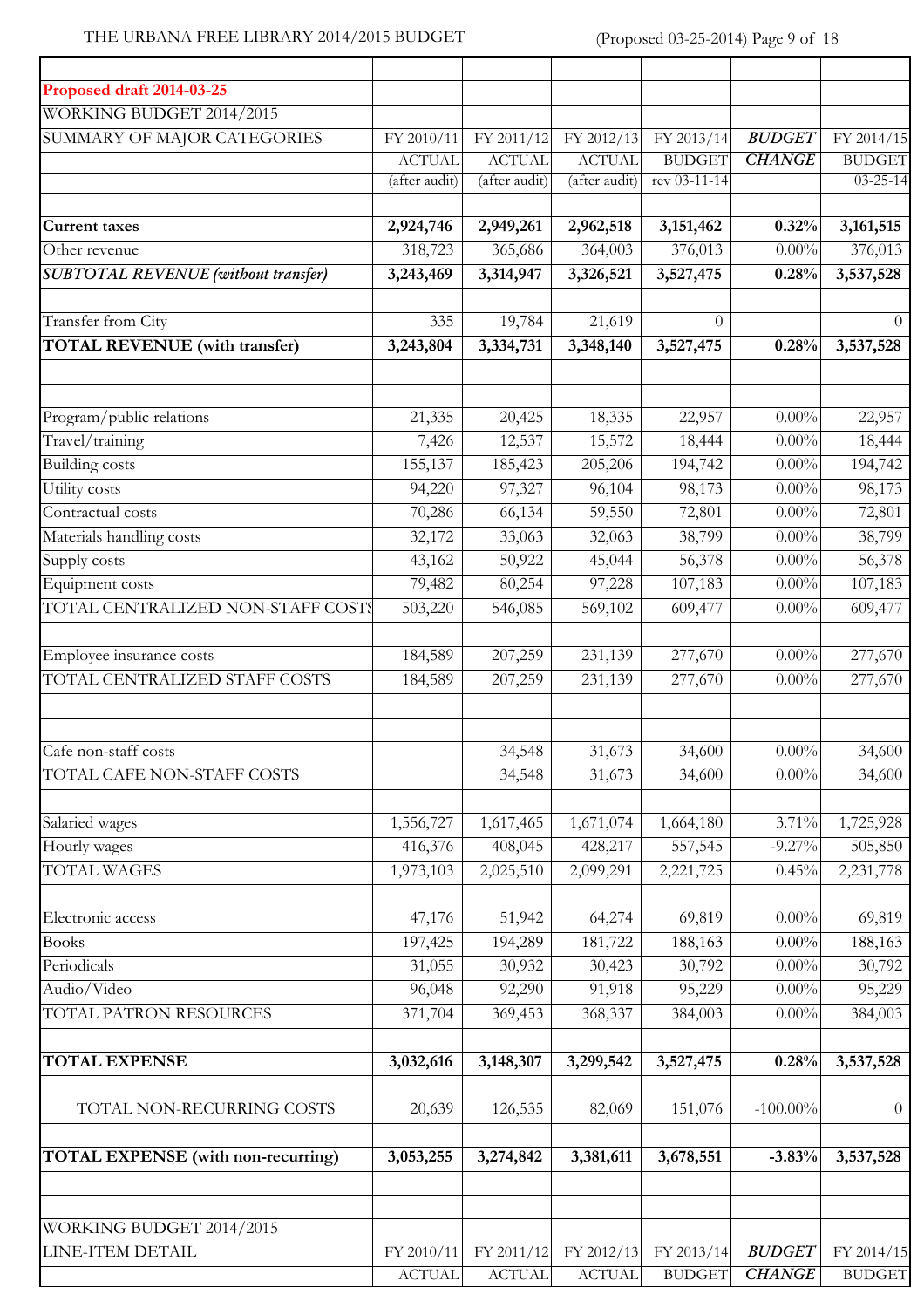### THE URBANA FREE LIBRARY 2014/2015 BUDGET (Proposed 03-25-2014) Page 10 of 18

|                                              | (after audit) | (after audit) | (after audit) | rev $03-11-14$   |               | $03 - 25 - 14$   |
|----------------------------------------------|---------------|---------------|---------------|------------------|---------------|------------------|
| <b>REVENUE</b>                               |               |               |               |                  |               |                  |
| <b>Current taxes</b>                         | 2,924,746     | 2,949,261     | 2,962,518     | 3,151,462        | 0.32%         | 3, 161, 515      |
| State income tax                             | 90,647        | 83,064        | 83,643        | 84,000           | $0.00\%$      | 84,000           |
| State per capita grant                       | 41,496        | 42,302        | 42,391        | 51,563           | $-17.96%$     | 42,302           |
| U of I/Urbana schools                        | 22,560        | 9,400         | 9,400         | 9,400            | $0.00\%$      | 9,400            |
| County grant                                 | 23,000        | 22,500        | 23,500        | 24,500           | $0.00\%$      | 24,500           |
| Fines and fees                               | 73,802        | 83,002        | 84,356        | 83,810           | $0.00\%$      | 83,810           |
| Lost and damaged                             | 14,337        | 12,582        | 12,355        | 12,100           | $0.00\%$      | 12,100           |
| Interloan and LHO                            | 5,826         | 4,922         | 4,639         | 4,620            | 21.65%        | 5,620            |
| Non-resident cards                           | 23,190        | 18,187        | 19,389        | 18,600           | $0.00\%$      | 18,600           |
| Copiers/printers                             | 17,750        | 18,379        | 17,013        | 17,680           | $0.00\%$      | 17,680           |
| Cafe                                         |               | 64,300        | 62,471        | 67,440           | 4.84%         | 70,701           |
| Interest (& misc?)                           | 6,115         | 7,048         | 4,846         | 2,300            | 217.39%       | 7,300            |
| Transfer from City (tax supplement)          | 335           | 19,784        | 21,619        | $\theta$         |               | $\overline{0}$   |
| City transfer from VERF (non-recurring)      |               |               |               |                  |               |                  |
| <b>TOTAL REVENUE</b>                         | 3,243,804     | 3,334,731     | 3,348,140     | 3,527,475        | 0.28%         | 3,537,528        |
| <b>EXPENSE</b>                               |               |               |               |                  |               |                  |
|                                              | FY 2010/11    | FY 2011/12    | FY 2012/13    | FY 2013/14       | <b>BUDGET</b> | FY 2014/15       |
| <b>CENTRALIZED COSTS</b>                     | <b>ACTUAL</b> | <b>ACTUAL</b> | <b>ACTUAL</b> | <b>BUDGET</b>    | <b>CHANGE</b> | <b>BUDGET</b>    |
|                                              | (after audit) | (after audit) | (after audit) | rev 03-11-14     |               | $03 - 25 - 14$   |
| CENTRALIZED NON-STAFF COSTS                  |               |               |               |                  |               |                  |
| Departmental programs                        | 1,509         | 3,173         | $\Omega$      | $\Omega$         |               | $\Omega$         |
| Adult programs                               |               |               | 408           | 1,000            | $0.00\%$      | 1,000            |
| Teen programs                                |               |               | 1,423         | 1,500            | $0.00\%$      | 1,500            |
| Children's programs                          |               |               | 2,175         | 2,000            | $0.00\%$      | 2,000            |
| Archives programs                            |               |               | $\Omega$      | 500              | $0.00\%$      | 500              |
| Library programs                             | 2,950         | 1,770         | 864           | 3,428            | $0.00\%$      | 3,428            |
| Departmental printing                        | 1,558         | 1,375         | $\Omega$      | $\left( \right)$ |               | $\left( \right)$ |
| Library PR printing                          | 14,672        | 13,617        | 13,043        | 13,644           | $0.00\%$      | 13,644           |
| Other public relations                       | 646           | 490           | 422           | 885              | $0.00\%$      | 885              |
| TOTAL PROGRAM/PR COSTS                       | 21,335        | 20,425        | 18,335        | 22,957           | $0.00\%$      | 22,957           |
| Admin and Board travel and training          | 816           | 1,802         | 2,218         | 5,004            | $0.00\%$      | 5,004            |
| Adult travel and training                    | 1,866         | 4,000         | 2,904         | 3,402            | $0.00\%$      | 3,402            |
| Children's travel and training               | 1,707         | 2,492         | 2,711         | 3,402            | $0.00\%$      | 3,402            |
| Archives travel and training                 | 1,364         | 2,979         | 2,936         | 2,268            | $0.00\%$      | 2,268            |
| Tech Service/Circulation travel and training | 1,673         | 1,264         | 4,803         | 4,368            | $0.00\%$      | 4,368            |
| TOTAL TRAVEL AND TRAINING                    | 7,426         | 12,537        | 15,572        | 18,444           | $0.00\%$      | 18,444           |
|                                              |               |               |               |                  |               |                  |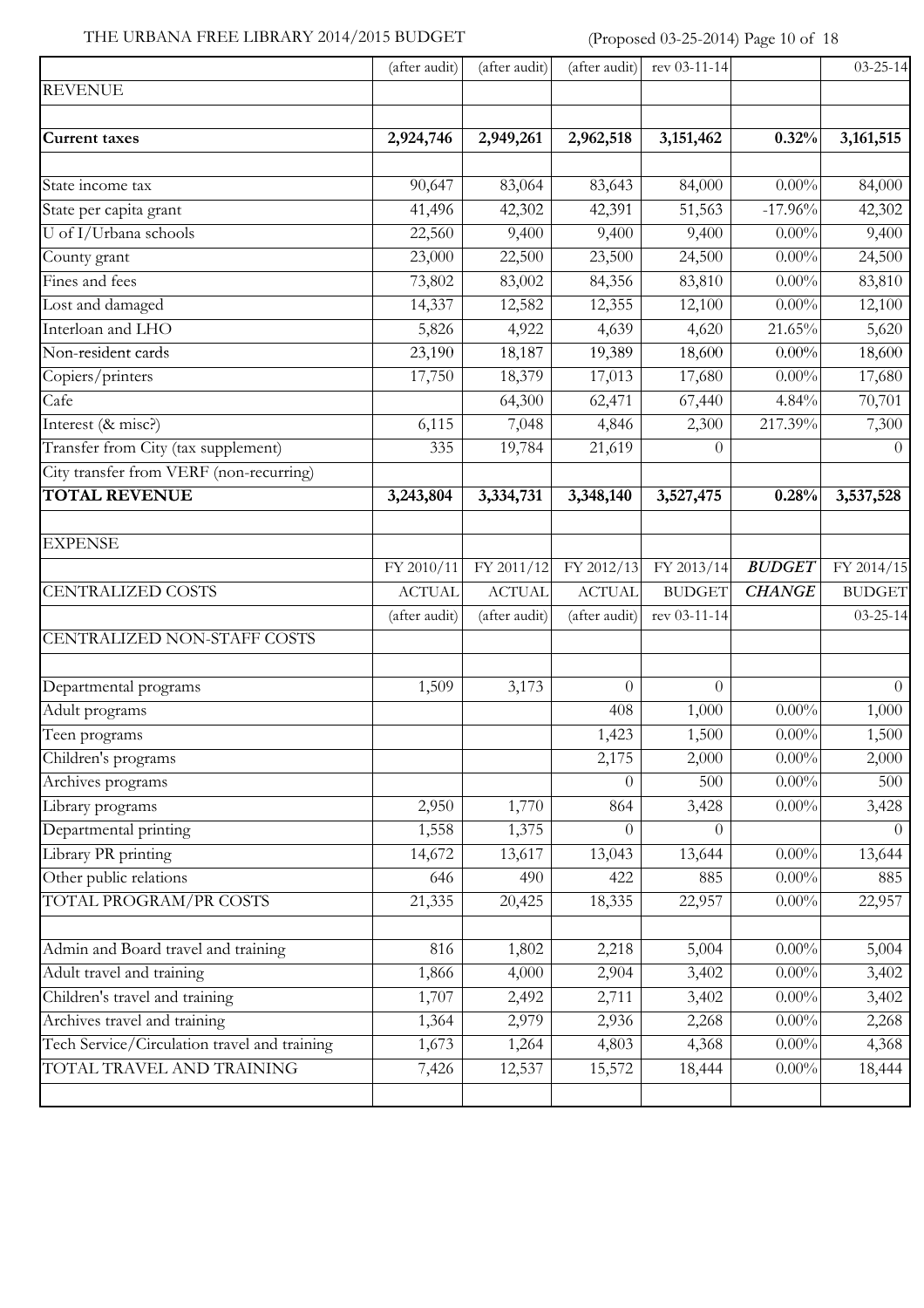### THE URBANA FREE LIBRARY 2014/2015 BUDGET (Proposed 03-25-2014) Page 11 of 18

 $\overline{1}$ 

|                                      | FY 2010/11    | FY 2011/12    | FY 2012/13    | FY 2013/14    | <b>BUDGET</b> | FY 2014/15     |
|--------------------------------------|---------------|---------------|---------------|---------------|---------------|----------------|
|                                      | <b>ACTUAL</b> | <b>ACTUAL</b> | <b>ACTUAL</b> | <b>BUDGET</b> | <b>CHANGE</b> | <b>BUDGET</b>  |
|                                      | (after audit) | (after audit) | (after audit) | rev 03-11-14  |               | $03 - 25 - 14$ |
| Building, capital expense            | $\theta$      | $\theta$      | $\Omega$      | 1             | $0.00\%$      | $\mathbf{1}$   |
| Building maint/repair                | 31,987        | 52,577        | 51,430        | 40,486        | $0.00\%$      | 40,486         |
| Building maint committed             | 92,548        | 101,993       | 118,873       | 118,605       | $0.00\%$      | 118,605        |
| Property insurance                   | 30,602        | 30,853        | 34,903        | 35,650        | $0.00\%$      | 35,650         |
| <b>TOTAL BUILDING COSTS</b>          | 155, 137      | 185,423       | 205,206       | 194,742       | $0.00\%$      | 194,742        |
| Electricity                          | 85,914        | 89,830        | 83,443        | 85,000        | $0.00\%$      | 85,000         |
| Telecom                              | 105           | $\theta$      | 4,030         | 3,300         | $0.00\%$      | 3,300          |
| Telephone service                    | 3,189         | 2,095         | 2,306         | 3,990         | $0.00\%$      | 3,990          |
| Water, sanitary, sewer               | 5,012         | 5,402         | 6,325         | 5,883         | $0.00\%$      | 5,883          |
| TOTAL UTILITY COSTS                  | 94,220        | 97,327        | 96,104        | 98,173        | $0.00\%$      | 98,173         |
| Accounting services                  | 11,552        | 11,956        | 12,436        | 12,748        | $0.00\%$      | 12,748         |
| Copier/printer--lease/supplies       | 30,252        | 30,414        | 22,547        | 31,093        | $0.00\%$      | 31,093         |
| Credit card fees                     | 975           | 2,598         | 3,553         | 3,675         | $0.00\%$      | 3,675          |
| Job ads/temp help                    | 2,121         | 778           | $\Omega$      | 1,200         | $0.00\%$      | 1,200          |
| Online host/directory list           | 4,555         | 4,538         | 8,426         | 8,505         | $0.00\%$      | 8,505          |
| Parking                              | 7,788         | 7,524         | 7,656         | 7,656         | $0.00\%$      | 7,656          |
| Postage/notices                      | 11,929        | 6,971         | 3,416         | 5,622         | $0.00\%$      | 5,622          |
| Printing forms                       | 344           | 466           | 678           | 1,102         | $0.00\%$      | 1,102          |
| Vehicle/mileage                      | 770           | 889           | 838           | 1,200         | $0.00\%$      | 1,200          |
| TOTAL CONTRACTUAL COSTS              | 70,286        | 66,134        | 59,550        | 72,801        | $0.00\%$      | 72,801         |
| Bibliographic utility                | 19,707        | 19,916        | 21,554        | 23,526        | $0.00\%$      | 23,526         |
| Bindery                              | 4,705         | 7,139         | 4,805         | 6,336         | $0.00\%$      | 6,336          |
| Interlibrary loan                    | 822           | 777           | 335           | 1,309         | $0.00\%$      | 1,309          |
| Lost materials                       | 6,938         | 5,231         | 5,369         | 7,628         | $0.00\%$      | 7,628          |
| TOTAL MAT. HANDLING COSTS            | 32,172        | 33,063        | 32,063        | 38,799        | $0.00\%$      | 38,799         |
| Materials processing supplices       | 33,028        | 40,324        | 34,126        | 43,326        | $0.00\%$      | 43,326         |
| Office supplies                      | 10,134        | 10,598        | 10,918        | 13,052        | $0.00\%$      | 13,052         |
| TOTAL SUPPLY COSTS                   | 43,162        | 50,922        | 45,044        | 56,378        | $0.00\%$      | 56,378         |
| Equipment purchase                   | 3,803         | 9,205         | 477           | 6,344         | $0.00\%$      | 6,344          |
| Equipment maint/repair               | 1,860         | 2,924         | 2,326         | 3,158         | $0.00\%$      | 3,158          |
| Equipment maint contracts            | 2,290         | 2,000         | 2,000         | 22,457        | $-89.06\%$    | 2,457          |
| Electronic equipment purchase        | 32,780        | 33,787        | 54,226        | 33,929        | 58.95%        | 53,929         |
| Electronic equipment capital expense | $\theta$      | $\theta$      | $\theta$      | 1             | $0.00\%$      |                |
| Automation contracts                 | 38,749        | 32,338        | 38,199        | 41,294        | $0.00\%$      | 41,294         |
| TOTAL EQUIPMENT COSTS                | 79,482        | 80,254        | 97,228        | 107,183       | $0.00\%$      | 107,183        |
| TOTAL CENTRALIZED NON-STAFF COSTS    | 503,220       | 546,085       | 569,102       | 609,477       | $0.00\%$      | 609,477        |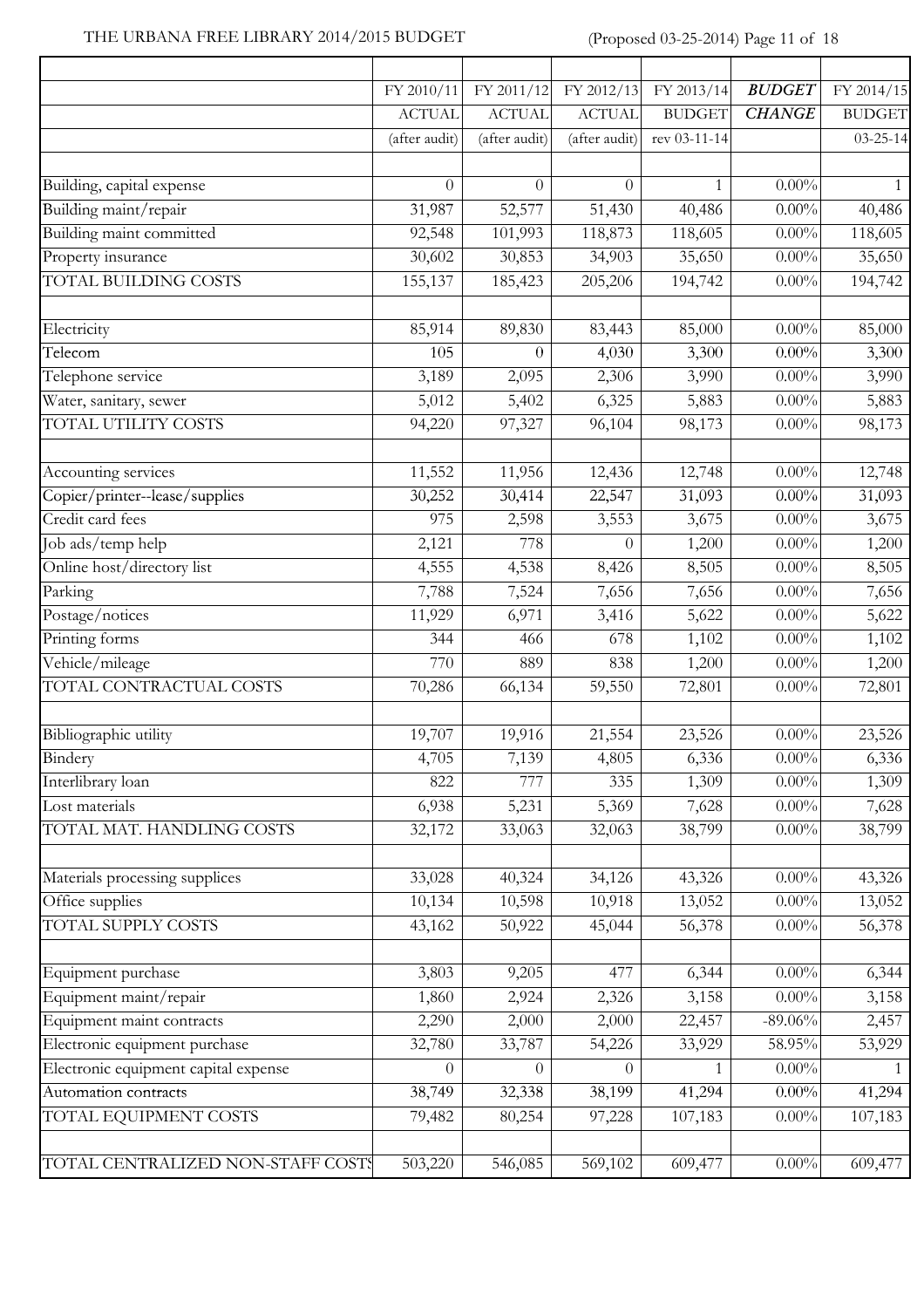### THE URBANA FREE LIBRARY 2014/2015 BUDGET (Proposed 03-25-2014) Page 12 of 18

|                                      | FY 2010/11    | FY 2011/12    | FY 2012/13     | FY 2013/14    | <b>BUDGET</b> | FY 2014/15     |
|--------------------------------------|---------------|---------------|----------------|---------------|---------------|----------------|
|                                      | <b>ACTUAL</b> | <b>ACTUAL</b> | <b>ACTUAL</b>  | <b>BUDGET</b> | <b>CHANGE</b> | <b>BUDGET</b>  |
|                                      | (after audit) | (after audit) | (after audit)  | rev 03-11-14  |               | $03 - 25 - 14$ |
| <b>CENTRALIZED STAFF COSTS</b>       |               |               |                |               |               |                |
| Health savings plan annual           | 12,081        | 10,528        | 13,123         | 13,630        | $0.00\%$      | 13,630         |
| Health/life insurance                | 157,665       | 180,087       | 202,692        | 246,670       | $0.00\%$      | 246,670        |
| Unemployment/workers comp            | 14,843        | 16,644        | 15,324         | 17,370        | $0.00\%$      | 17,370         |
| TOTAL EMPLOYEE INSURANCE             | 184,589       | 207,259       | 231,139        | 277,670       | $0.00\%$      | 277,670        |
| TOTAL CENTRALIZED STAFF COSTS        | 184,589       | 207,259       | 231,139        | 277,670       | $0.00\%$      | 277,670        |
|                                      |               |               |                |               |               |                |
| TOTAL CENTRALIZED COSTS              | 687,809       | 753,344       | 800,241        | 887,147       | $0.00\%$      | 887,147        |
|                                      |               |               |                |               |               |                |
|                                      |               |               |                |               |               |                |
|                                      | FY 2010/11    | FY 2011/12    | FY 2012/13     | FY 2013/14    | <b>BUDGET</b> | FY 2014/15     |
| ADMINISTRATION DIVISION              | <b>ACTUAL</b> | <b>ACTUAL</b> | <b>ACTUAL</b>  | <b>BUDGET</b> | <b>CHANGE</b> | <b>BUDGET</b>  |
|                                      | (after audit) | (after audit) | (after audit)  | rev 03-11-14  |               | $03 - 25 - 14$ |
| <b>ADMINISTRATION WAGES</b>          |               |               |                |               |               |                |
| Exec Director, sal ft (per Board)    | 94,749        | 97,770        | 100,912        | 128,968       | $-22.19%$     | 100,345        |
| Assoc Director, sal ft (PG-47)       | 77,038        | 79,504        | 82,058         | 82,104        | $0.00\%$      | 82,104         |
| IT Manager, sal ft (PG-39)           | 49,362        | 58,667        | 62,282         | 54,811        | 18.24%        | 64,811         |
| Office Manager, sal ft (PG-30)       | 46,612        | 48,094        | 49,645         | 49,672        | $0.00\%$      | 49,672         |
| Graphic Arts, sal pt (PG-30 & PG-23) | 52,759        | 55,340        | 58,070         | 58,117        | $0.00\%$      | 58,117         |
| <b>TOTAL SALARY</b>                  | 320,520       | 339,375       | 352,967        | 373,672       | $-4.98%$      | 355,049        |
| Information technology, hr           | $\theta$      | $\theta$      | $\theta$       | 10,000        | $-100.00\%$   | $\Omega$       |
| Administration, hr                   | 962           | 532           | $\overline{9}$ | 3,491         | $-25.95%$     | 2,585          |
| Graphic arts, hr                     | 245           | $\Omega$      | $\theta$       | $\Omega$      |               | $\Omega$       |
| <b>TOTAL HOURLY</b>                  | 1,207         | 532           | 9              | 13,491        | $-80.84%$     | 2,585          |
| TOTAL ADMINISTRATION WAGES           | 321,727       | 339,907       | 352,976        | 387,163       | $-7.63%$      | 357,634        |
|                                      |               |               |                |               |               |                |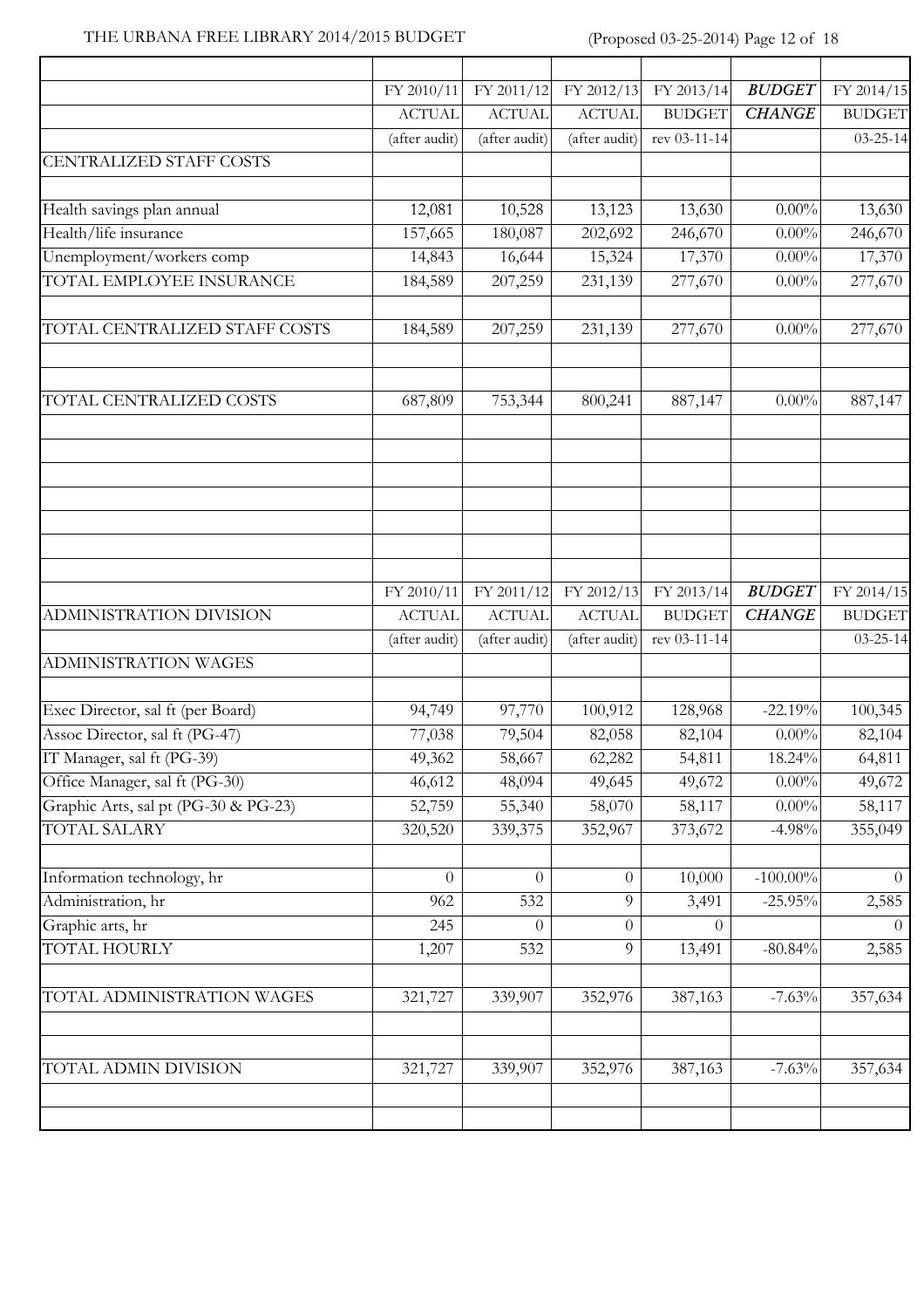#### THE URBANA FREE LIBRARY 2014/2015 BUDGET (Proposed 03-25-2014) Page 13 of 18

 $\overline{1}$ 

| FY 2012/13    | <b>BUDGET</b><br>FY 2013/14    | FY 2014/15     |
|---------------|--------------------------------|----------------|
| <b>ACTUAL</b> | <b>BUDGET</b><br><b>CHANGE</b> | <b>BUDGET</b>  |
| (after audit) | rev 03-11-14                   | $03 - 25 - 14$ |
|               |                                |                |
| 33,369        | 20,303<br>$0.00\%$             | 20,303         |
| 13,778        | 32,300                         | 32,300         |
| 47,147        | 52,603<br>$0.00\%$             | 52,603         |
| 106,743       | 115,726<br>$0.00\%$            | 115,726        |
| 11,333        | 10,723<br>$0.00\%$             | 10,723         |
| 25,936        | 27,081<br>$0.00\%$             | 27,081         |
| 12,855        | $0.00\%$<br>12,008             | 12,008         |
| 19,101        | 19,543<br>$0.00\%$             | 19,543         |
| 8,745         | $0.00\%$<br>9,212              | 9,212          |
| 34,776        | 33,897<br>$0.00\%$             | 33,897         |
| 219,489       | 228,190<br>$0.00\%$            | 228,190        |
| 266,636       | $0.00\%$<br>280,793            | 280,793        |
|               |                                |                |
| 68,019        | 43,827<br>$61.61\%$            | 70,827         |
| 205,047       | 215,138<br>1.79%               | 218,981        |
| 30,395        | 30,412<br>$0.00\%$             | 30,412         |
| 303,461       | 289,377<br>10.66%              | 320,220        |
| 28,567        | 39,606<br>$-32.82%$            | 26,606         |
| 26,326        | 33.27%<br>21,041               | 28,041         |
| 9,121         | $-30.57\%$<br>14,299           | 9,928          |
| 64,014        | $-13.84%$<br>74,946            | 64,575         |
| 367,475       | 364,323<br>5.62%               | 384,795        |
| 634,111       | 645,116                        | 665,588        |
|               |                                | 3.17%          |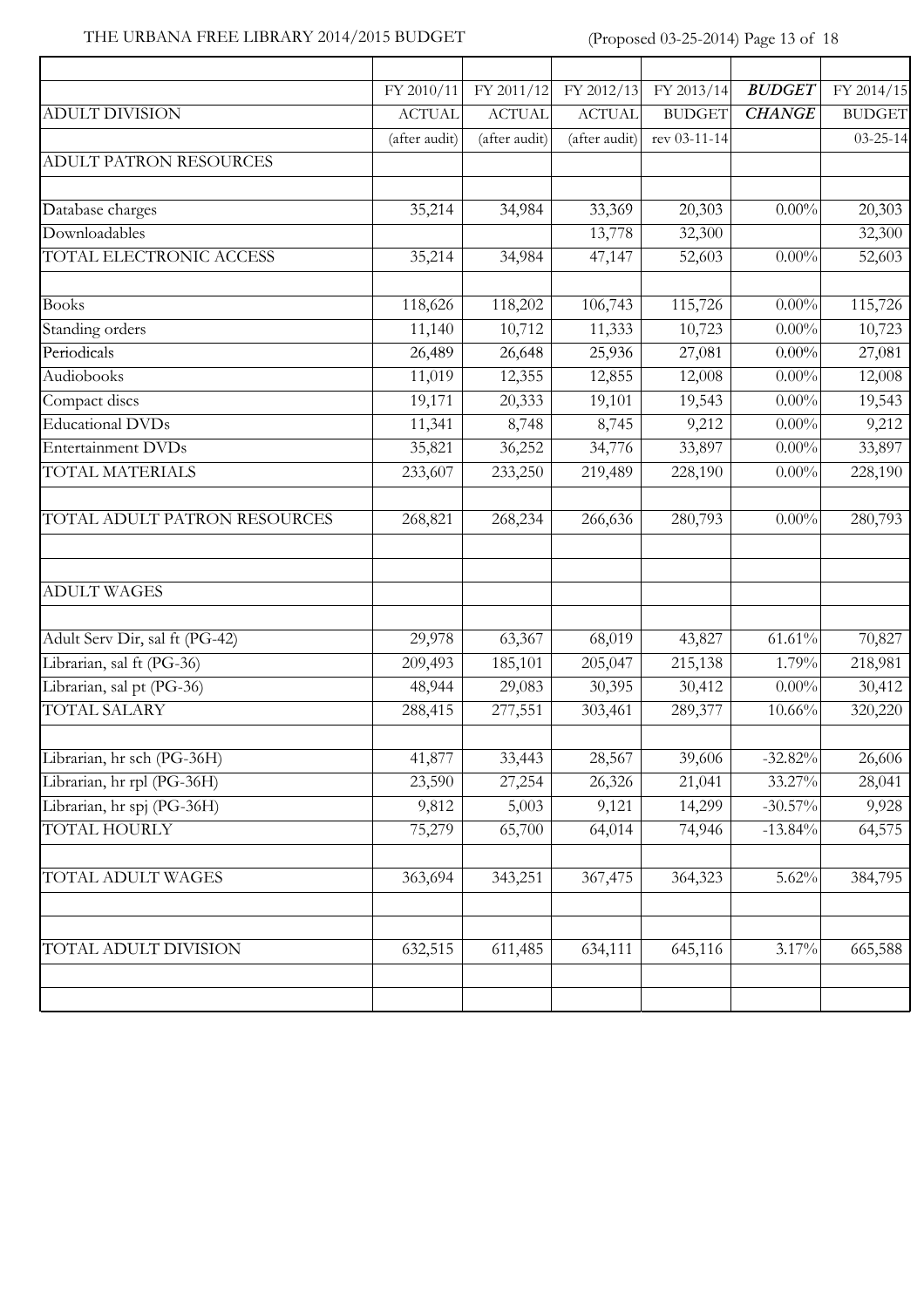### THE URBANA FREE LIBRARY 2014/2015 BUDGET (Proposed 03-25-2014) Page 14 of 18

|                                  | FY 2010/11    | FY 2011/12    | FY 2012/13    | FY 2013/14    | <b>BUDGET</b> | FY 2014/15     |
|----------------------------------|---------------|---------------|---------------|---------------|---------------|----------------|
| <b>CHILDRENS DIVISION</b>        | <b>ACTUAL</b> | <b>ACTUAL</b> | <b>ACTUAL</b> | <b>BUDGET</b> | <b>CHANGE</b> | <b>BUDGET</b>  |
|                                  | (after audit) | (after audit) | (after audit) | rev 03-11-14  |               | $03 - 25 - 14$ |
| CHILDRENS PATRON RESOURCES       |               |               |               |               |               |                |
| Database charges                 | 1,358         | 2,586         | 2,707         | 2,715         | $0.00\%$      | 2,715          |
| TOTAL ELECTRONIC ACCESS          | 1,358         | 2,586         | 2,707         | 2,715         | $0.00\%$      | 2,715          |
| <b>Books</b>                     | 58,545        | 57,576        | 55,778        | 53,672        | $0.00\%$      | 53,672         |
| Periodicals                      | 2,100         | 2,166         | 2,052         | 1,118         | $0.00\%$      | 1,118          |
| Audiobooks and compact discs     | 6,296         | 3,937         | 4,805         | 4,809         | $0.00\%$      | 4,809          |
| <b>DVDs</b>                      | 11,151        | 10,178        | 11,012        | 15,118        | $0.00\%$      | 15,118         |
| CD-ROM circulating               | 630           | 71            | 178           | $\Omega$      |               | $\theta$       |
| Toys                             | 619           | 416           | 446           | 642           | $0.00\%$      | 642            |
| TOTAL MATERIALS                  | 79,341        | 74,344        | 74,271        | 75,359        | $0.00\%$      | 75,359         |
| TOTAL CHILDRENS PATRON RESOURCES | 80,699        | 76,930        | 76,978        | 78,074        | $0.00\%$      | 78,074         |
| <b>CHILDRENS WAGES</b>           |               |               |               |               |               |                |
| Child Serv Dir, sal ft (PG-42)   | 45,986        | 60,554        | 65,416        | 68,101        | $0.00\%$      | 68,101         |
| Librarian, sal ft (PG-36)        | 111,306       | 114,959       | 118,539       | 118,616       | $0.00\%$      | 118,616        |
| Librarian, sal pt (PG-36)        | 89,357        | 93,417        | 98,762        | 98,839        | $0.00\%$      | 98,839         |
| <b>TOTAL SALARY</b>              | 246,649       | 268,930       | 282,717       | 285,556       | $0.00\%$      | 285,556        |
| Librarian, hr sch (PG-36H)       | 31,542        | 14,818        | 15,515        | 14,983        | 13.35%        | 16,983         |
| Librarian, hr rpl (PG-36H)       | 18,496        | 25,600        | 23,572        | 24,774        | 0.63%         | 24,931         |
| Librarian, hr spj (PG-36H)       | 12,719        | 9,153         | 12,829        | 11,396        | $-4.47%$      | 10,887         |
| TOTAL HOURLY                     | 62,757        | 49,571        | 51,916        | 51,153        | $3.22\%$      | 52,801         |
| TOTAL CHILDRENS WAGES            | 309,406       | 318,501       | 334,633       | 336,709       | 0.49%         | 338,357        |
| TOTAL CHILDRENS DIVISION         | 390,105       | 395,431       | 411,611       | 414,783       | 0.40%         | 416,431        |
|                                  |               |               |               |               |               |                |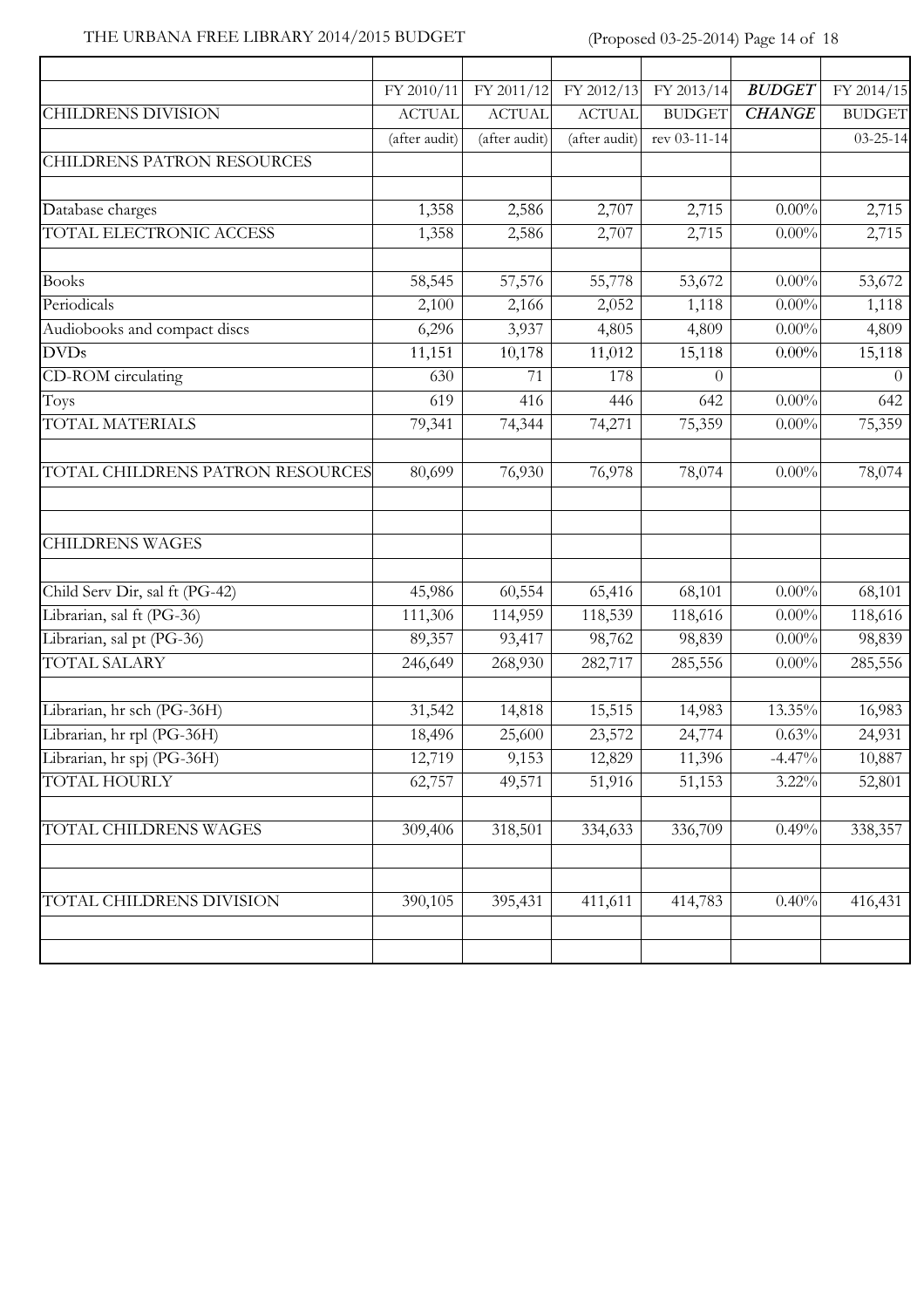### THE URBANA FREE LIBRARY 2014/2015 BUDGET (Proposed 03-25-2014) Page 15 of 18

Ì

|                                         | FY 2010/11       | FY 2011/12    | FY 2012/13    | FY 2013/14    | <b>BUDGET</b> | FY 2014/15     |
|-----------------------------------------|------------------|---------------|---------------|---------------|---------------|----------------|
| ARCHIVES DIVISION                       | <b>ACTUAL</b>    | <b>ACTUAL</b> | <b>ACTUAL</b> | <b>BUDGET</b> | <b>CHANGE</b> | <b>BUDGET</b>  |
|                                         | (after audit)    | (after audit) | (after audit) | rev 03-11-14  |               | $03 - 25 - 14$ |
| ARCHIVES PATRON RESOURCES               |                  |               |               |               |               |                |
| Database charges                        | 10,604           | 14,372        | 14,420        | 14,501        | $0.00\%$      | 14,501         |
| TOTAL ELECTRONIC ACCESS                 | 10,604           | 14,372        | 14,420        | 14,501        | $0.00\%$      | 14,501         |
| Books - Local history & Genealogy       | 3,954            | 2,772         | 2,607         | 2,741         | 60.42%        | 4,397          |
| Periodicals - Local history & Genealogy | 668              | 440           | 725           | 615           | 321.63%       | 2,593          |
| Microform - Local history & Genealogy   | 3,188            | 3,387         | 3,563         | 3,619         | 0.72%         | 3,645          |
| Genealogy books                         | 1,972            | 1,640         | 1,698         | 1,656         |               | $\theta$       |
| Genealogy periodicals                   | 1,798            | 1,678         | 1,710         | 1,978         |               | $\theta$       |
| Genealogy microform                     | $\boldsymbol{0}$ | $\theta$      | $\Omega$      | 26            |               | $\theta$       |
| <b>TOTAL MATERIALS</b>                  | 11,580           | 9,917         | 10,303        | 10,635        | $0.00\%$      | 10,635         |
| TOTAL ARCHIVES PATRON RESOURCES         | 22,184           | 24,289        | 24,723        | 25,136        | $0.00\%$      | 25,136         |
| <b>ARCHIVES WAGES</b>                   |                  |               |               |               |               |                |
| Archives Dir, sal ft (PG-42)            | 61,937           | 65,938        | 70,736        | 70,827        | $0.00\%$      | 70,827         |
| Librarian, sal ft (PG-36)               | 107,001          | 112,612       | 99,485        | 72,335        | 60.83%        | 116,335        |
| Archives Asst, sal pt (PG-25)           | 16,020           | 17,767        | 20,244        | 21,127        | $0.00\%$      | 21,127         |
| <b>TOTAL SALARY</b>                     | 184,958          | 196,317       | 190,465       | 164,289       | 26.78%        | 208,289        |
| Archives Asst, hr sch (PG-25H)          | 14,800           | 17,482        | 31,161        | 53,904        | $-57.51\%$    | 22,904         |
| Archives Asst, hr rpl (PG-25H)          | 6,120            | 3,678         | 4,301         | 4,276         | 24.86%        | 5,339          |
| Archives Clerk, hr sea (PG-19H)         | 4,507            | 5,185         | 3,691         | 6,461         | $0.00\%$      | 6,461          |
| Archives Asst, hr spj (PG-25H)          | 8,314            | 8,784         | 2,486         | 3,382         | 6.98%         | 3,618          |
| TOTAL HOURLY                            | 33,741           | 35,129        | 41,639        | 68,023        | $-43.66%$     | 38,322         |
| TOTAL ARCHIVES WAGES                    | 218,699          | 231,446       | 232,104       | 232,312       | 6.16%         | 246,611        |
| TOTAL ARCHIVES DIVISION                 | 240,883          | 255,735       | 256,827       | 257,448       | 5.55%         | 271,747        |
|                                         |                  |               |               |               |               |                |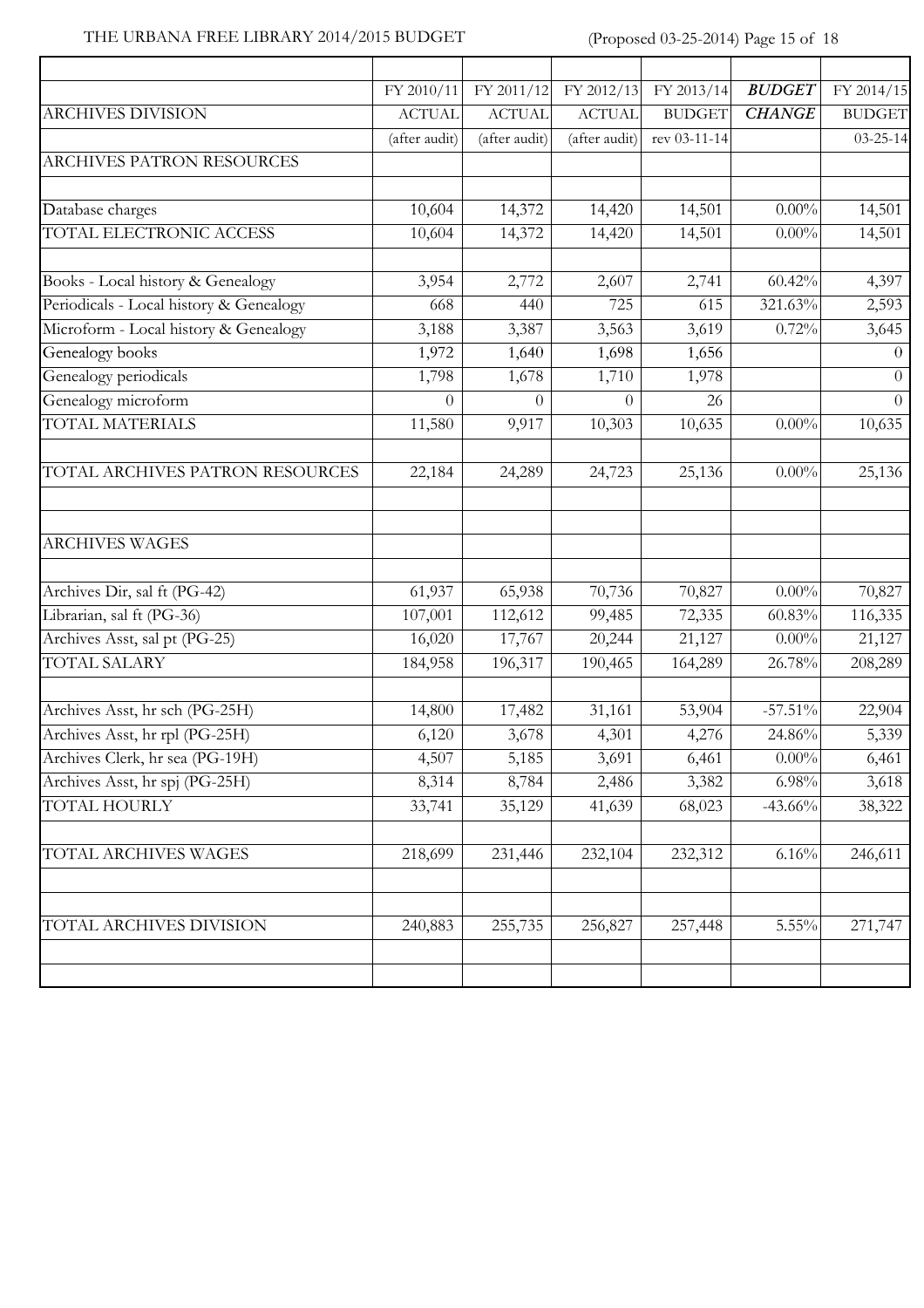### THE URBANA FREE LIBRARY 2014/2015 BUDGET (Proposed 03-25-2014) Page 16 of 18

| FY 2011/12<br>FY 2010/11<br><b>ACTUAL</b><br><b>ACTUAL</b><br>(after audit)<br>(after audit)<br>33,079<br>1,469<br>34,548<br>34,548<br>$\overline{0}$<br>34,368<br>34,368<br>34,368<br>68,916 | FY 2012/13<br><b>ACTUAL</b><br>(after audit)<br>30,173<br>1,500<br>31,673<br>31,673<br>16,013<br>16,013<br>25,751<br>347<br>26,098<br>42,111 | FY 2013/14<br><b>BUDGET</b><br>rev 03-11-14<br>32,800<br>1,800<br>34,600<br>34,600<br>$\overline{0}$<br>$\overline{0}$<br>38,501<br>$\Omega$<br>38,501<br>38,501 | <b>BUDGET</b><br><b>CHANGE</b><br>$0.00\%$<br>$0.00\%$<br>$0.00\%$<br>$0.00\%$<br>3.82%<br>$3.82\%$<br>$3.82\%$ | FY 2014/15<br><b>BUDGET</b><br>$03 - 25 - 14$<br>32,800<br>1,800<br>34,600<br>34,600<br>$\overline{0}$<br>$\theta$<br>39,973<br>$\overline{0}$<br>39,973<br>39,973 |
|-----------------------------------------------------------------------------------------------------------------------------------------------------------------------------------------------|----------------------------------------------------------------------------------------------------------------------------------------------|------------------------------------------------------------------------------------------------------------------------------------------------------------------|-----------------------------------------------------------------------------------------------------------------|--------------------------------------------------------------------------------------------------------------------------------------------------------------------|
|                                                                                                                                                                                               |                                                                                                                                              |                                                                                                                                                                  |                                                                                                                 |                                                                                                                                                                    |
|                                                                                                                                                                                               |                                                                                                                                              |                                                                                                                                                                  |                                                                                                                 |                                                                                                                                                                    |
|                                                                                                                                                                                               |                                                                                                                                              |                                                                                                                                                                  |                                                                                                                 |                                                                                                                                                                    |
|                                                                                                                                                                                               |                                                                                                                                              |                                                                                                                                                                  |                                                                                                                 |                                                                                                                                                                    |
|                                                                                                                                                                                               |                                                                                                                                              |                                                                                                                                                                  |                                                                                                                 |                                                                                                                                                                    |
|                                                                                                                                                                                               |                                                                                                                                              |                                                                                                                                                                  |                                                                                                                 |                                                                                                                                                                    |
|                                                                                                                                                                                               |                                                                                                                                              |                                                                                                                                                                  |                                                                                                                 |                                                                                                                                                                    |
|                                                                                                                                                                                               |                                                                                                                                              |                                                                                                                                                                  |                                                                                                                 |                                                                                                                                                                    |
|                                                                                                                                                                                               |                                                                                                                                              |                                                                                                                                                                  |                                                                                                                 |                                                                                                                                                                    |
|                                                                                                                                                                                               |                                                                                                                                              |                                                                                                                                                                  |                                                                                                                 |                                                                                                                                                                    |
|                                                                                                                                                                                               |                                                                                                                                              |                                                                                                                                                                  |                                                                                                                 |                                                                                                                                                                    |
|                                                                                                                                                                                               |                                                                                                                                              |                                                                                                                                                                  |                                                                                                                 |                                                                                                                                                                    |
|                                                                                                                                                                                               |                                                                                                                                              |                                                                                                                                                                  |                                                                                                                 |                                                                                                                                                                    |
|                                                                                                                                                                                               |                                                                                                                                              |                                                                                                                                                                  |                                                                                                                 |                                                                                                                                                                    |
|                                                                                                                                                                                               | 73,784                                                                                                                                       | 73,101                                                                                                                                                           | 2.01%                                                                                                           | 74,573                                                                                                                                                             |
|                                                                                                                                                                                               |                                                                                                                                              |                                                                                                                                                                  |                                                                                                                 |                                                                                                                                                                    |
| FY 2011/12<br>FY 2010/11                                                                                                                                                                      | FY 2012/13                                                                                                                                   | FY 2013/14                                                                                                                                                       | <b>BUDGET</b>                                                                                                   | FY 2014/15                                                                                                                                                         |
| <b>ACTUAL</b><br><b>ACTUAL</b>                                                                                                                                                                | <b>ACTUAL</b>                                                                                                                                | <b>BUDGET</b>                                                                                                                                                    | <b>CHANGE</b>                                                                                                   | <b>BUDGET</b>                                                                                                                                                      |
| (after audit)<br>(after audit)                                                                                                                                                                | (after audit)                                                                                                                                | rev 03-11-14                                                                                                                                                     |                                                                                                                 | $03 - 25 - 14$                                                                                                                                                     |
|                                                                                                                                                                                               |                                                                                                                                              |                                                                                                                                                                  |                                                                                                                 |                                                                                                                                                                    |
| 26,060                                                                                                                                                                                        | 135                                                                                                                                          | $\theta$                                                                                                                                                         |                                                                                                                 | $\theta$                                                                                                                                                           |
| 26,060                                                                                                                                                                                        | 135                                                                                                                                          | $\theta$                                                                                                                                                         |                                                                                                                 | $\overline{0}$                                                                                                                                                     |
| $\overline{0}$                                                                                                                                                                                | $\theta$                                                                                                                                     | $\overline{0}$                                                                                                                                                   |                                                                                                                 | $\overline{0}$                                                                                                                                                     |
| $\overline{0}$                                                                                                                                                                                | $\overline{0}$                                                                                                                               | $\boldsymbol{0}$                                                                                                                                                 |                                                                                                                 | $\overline{0}$                                                                                                                                                     |
| $\theta$                                                                                                                                                                                      | $\Omega$                                                                                                                                     | $\overline{0}$                                                                                                                                                   |                                                                                                                 | $\overline{0}$                                                                                                                                                     |
|                                                                                                                                                                                               | 9                                                                                                                                            | $\theta$                                                                                                                                                         |                                                                                                                 | $\Omega$                                                                                                                                                           |
|                                                                                                                                                                                               | 9                                                                                                                                            | $\overline{0}$                                                                                                                                                   |                                                                                                                 | $\overline{0}$                                                                                                                                                     |
| 27,133                                                                                                                                                                                        | 144                                                                                                                                          | $\overline{0}$                                                                                                                                                   |                                                                                                                 | $\overline{0}$                                                                                                                                                     |
| 27,133                                                                                                                                                                                        | 144                                                                                                                                          | $\theta$                                                                                                                                                         |                                                                                                                 | $\overline{0}$                                                                                                                                                     |
|                                                                                                                                                                                               | 36,791<br>36,791<br>1,160<br>$\Omega$<br>$\Omega$<br>613<br>1,073<br>1,773<br>1,073<br>38,564<br>38,564                                      |                                                                                                                                                                  |                                                                                                                 |                                                                                                                                                                    |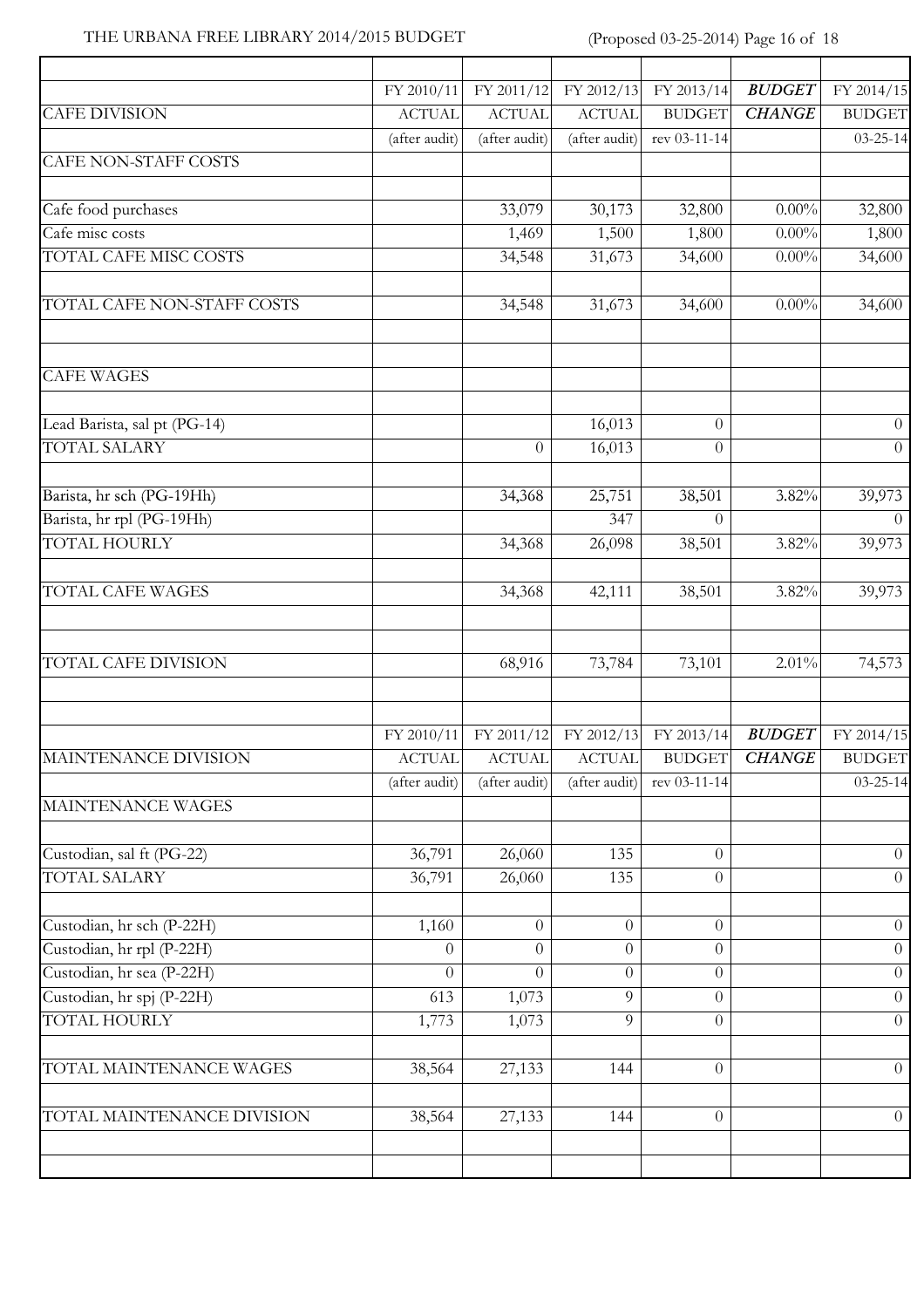### THE URBANA FREE LIBRARY 2014/2015 BUDGET (Proposed 03-25-2014) Page 17 of 18

|                                   | FY 2010/11    | FY 2011/12    | FY 2012/13    | FY 2013/14    | <b>BUDGET</b> | FY 2014/15     |
|-----------------------------------|---------------|---------------|---------------|---------------|---------------|----------------|
| ACQUISITIONS DIVISION             | <b>ACTUAL</b> | <b>ACTUAL</b> | <b>ACTUAL</b> | <b>BUDGET</b> | <b>CHANGE</b> | <b>BUDGET</b>  |
|                                   | (after audit) | (after audit) | (after audit) | rev 03-11-14  |               | $03 - 25 - 14$ |
| <b>ACQUISITIONS WAGES</b>         |               |               |               |               |               |                |
| Acq Manager, sal ft (PG-34)       | 48,007        | 51,057        | 55,846        | 55,907        | $0.00\%$      | 55,907         |
| Acq Catalog Clerk, sal ft (PG-23) | 73,582        | 77,082        | 80,721        | 80,766        | $0.00\%$      | 80,766         |
| Acq Clerk, sal pt (PG-19)         | 38,038        | 40,590        | 45,695        | 46,773        | 2.12%         | 47,764         |
| <b>TOTAL SALARY</b>               | 159,627       | 168,729       | 182,262       | 183,446       | 0.54%         | 184,437        |
| Acq Clerk, hr sch (PG-19H)        | 37,010        | 38,955        | 40,244        | 49,749        | $0.00\%$      | 49,749         |
| Acq Clerk, hr rpl (PG-19H)        | 269           | 153           | 122           | 6,542         | 0.54%         | 6,577          |
| Acq Clerk, hr spj (PG-19H)        | 1,256         | 1,812         | 1,144         | 6,660         | $-1.49%$      | 6,561          |
| <b>TOTAL HOURLY</b>               | 38,535        | 40,920        | 41,510        | 62,951        | $-0.10%$      | 62,887         |
| TOTAL ACQUISITIONS WAGES          | 198,162       | 209,649       | 223,772       | 246,397       | 0.38%         | 247,324        |
| TOTAL ACQUISITIONS DIVISION       | 198,162       | 209,649       | 223,772       | 246,397       | $0.38\%$      | 247,324        |
|                                   | FY 2010/11    | FY 2011/12    | FY 2012/13    | FY 2013/14    | <b>BUDGET</b> | FY 2014/15     |
| <b>CIRCULATION DIVISION</b>       | <b>ACTUAL</b> | <b>ACTUAL</b> | <b>ACTUAL</b> | <b>BUDGET</b> | <b>CHANGE</b> | <b>BUDGET</b>  |
| <b>CIRCULATION WAGES</b>          | (after audit) | (after audit) | (after audit) | rev 03-11-14  |               | $03 - 25 - 14$ |
| Circ Serv Dir, sal ft (PG-42)     | 63,869        | 65,940        | 68,063        | 68,101        | $0.00\%$      | 68,101         |
| Asst Circ Manager, sal ft (PG-30) | 44,819        | 48,113        | 49,644        | 49,672        | $0.00\%$      | 49,672         |
| Circ Clerk, sal ft (PG-23)        | 65,224        | 67,791        | 73,617        | 77,107        | 0.72%         | 77,660         |
| Circ Clerk, sal pt (PG-23)        | 145,855       | 158,659       | 167,743       | 172,960       | 2.30%         | 176,944        |
| <b>TOTAL SALARY</b>               | 319,767       | 340,503       | 359,067       | 367,840       | 1.23%         | 372,377        |
| Circ Clerk, hr sch (PG-23H)       | 58,498        | 65,826        | 69,382        | 74,341        | $-2.69%$      | 72,341         |
| Circ Clerk, hr rpl (PG-23H)       | 15,046        | 18,122        | 22,435        | 23,065        | 24.75%        | 28,773         |
| Circ Clerk, hr spj (PG-23H)       | 8,379         | 10,572        | 8,403         | 5,788         | 42.00%        | 8,219          |
| Shelver, hr sch (PG-19Hh)         | 120,420       | 120,502       | 122,535       | 127,190       | 4.76%         | 133,242        |
| Shelver, hr spj (PG-19Hh)         | 741           | 98            | 6,365         | 18,096        | $-88.22\%$    | 2,132          |
| <b>TOTAL HOURLY</b>               | 203,084       | 215,120       | 229,120       | 248,480       | $-1.52%$      | 244,707        |
| TOTAL CIRCULATION WAGES           | 522,851       | 555,623       | 588,187       | 616,320       | 0.12%         | 617,084        |
| TOTAL CIRCULATION DIVISION        | 522,851       | 555,623       | 588,187       | 616,320       | $0.12\%$      | 617,084        |
|                                   |               |               |               |               |               |                |
|                                   |               |               |               |               |               |                |